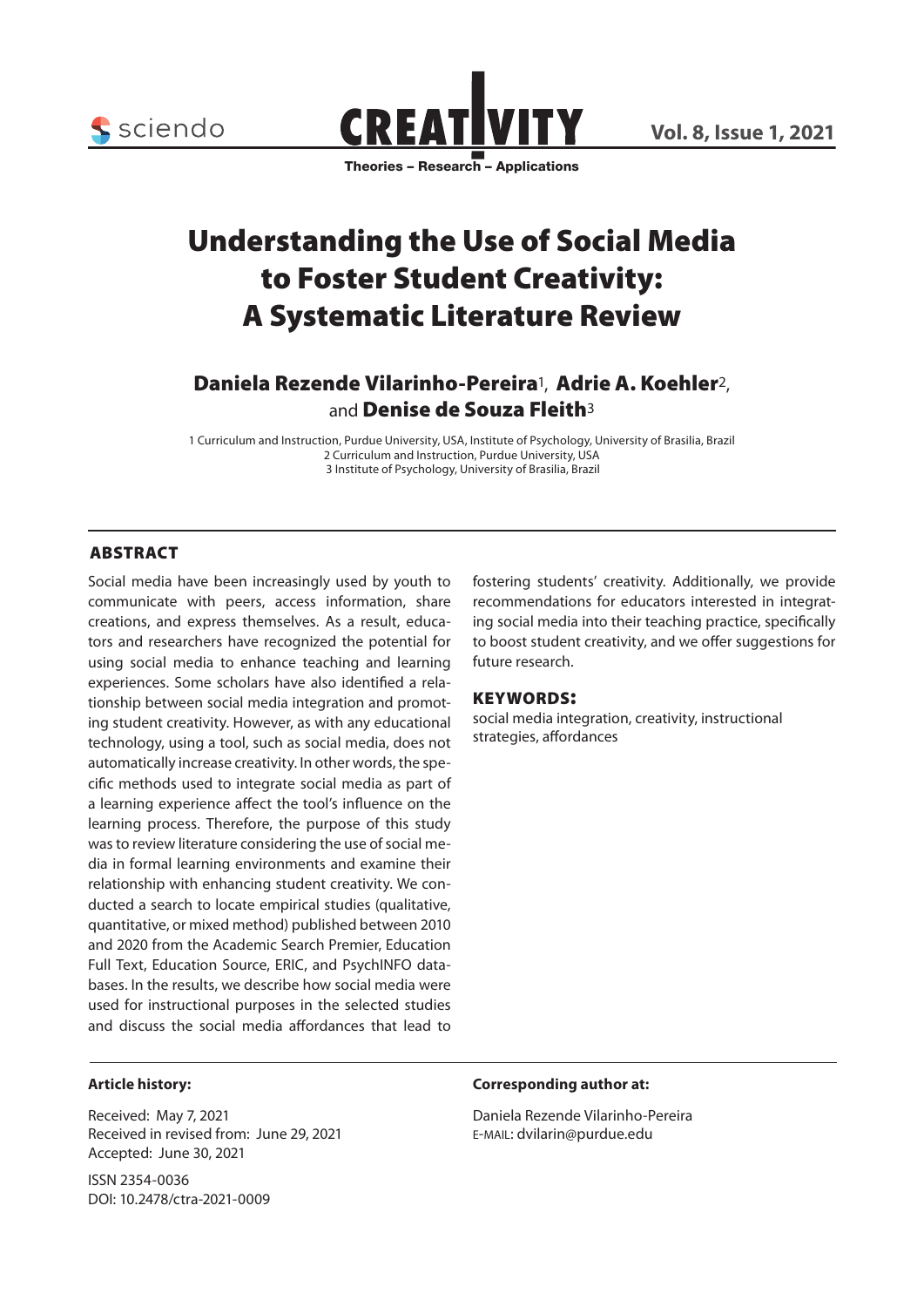### Introduction

Increasingly, social media are used by youth to communicate with peers, access information, share creations, and express themselves (Valiente-Neighbours, 2020). Bruns (2008) coined the term "produser" to describe how social media users are both producers and consumers (i.e., users) of information. As social media offer users opportunities to explore these dual roles, educators and researchers have recognized the potential for using social media to enhance teaching and learning experiences (Kimmons, 2014; Risser, Bottoms, & Clark, 2019).

Specifically, as social media are commonly accessed through mobile devices that can extend traditional learning experiences beyond classroom boundaries, educators can design learning opportunities that connect informal and formal elements by coordinating collaborative efforts between learners with others and with targeted information (Cochrane & Narayan, 2017). Due to these possibilities, some educators and scholars have identified a relationship between the integration of social media for teaching and learning purposes and the potential for prompting students' creativity. That is, research suggests that social media offer increased chances for learners to interact with others leading to increased creativity (Rasheed et al., 2020), and when paired with mobile technology, social media can facilitate feedback among teachers and peers prompting a reconsideration of traditional teacher and student roles and learning environments (Cochrane & Narayan, 2017). In short, when enhancing student-centered approaches using social media, educators have new methods for creating environments to develop learning communities, which in turn prompts student creativity (Cochrane & Narayan, 2017).

However, as with any educational technology, using a tool, such as social media, does not automatically increase creativity. In other words, the specific methods used to integrate social media as part of a learning experience affect the tool's influence on the learning process (OECD, 2015). As a result, to successfully boost student creativity through the use of social media for instructional purposes, educators must be intentional with how they are selecting, designing, and implementing learning experiences using social media. In this research, we consider previous research that investigated the use of social media in formal educational environments and examined their relationship with enhancing student creativity. Through this examination, we offer suggestions to successfully use the affordances emerging from the intersection of social media and creativity.

# Social Media

Social media have become a crucial part of daily lives and contemporary culture (boyd, 2014). Although a multitude of social media platforms and applications are available, a universally accepted definition of social media does not exist (Zhao, Liu, Tang, & Zhu, 2013). McCay-Peet and Quan-Haase (2016) defined social media as "web-based services that allow individuals, communities, and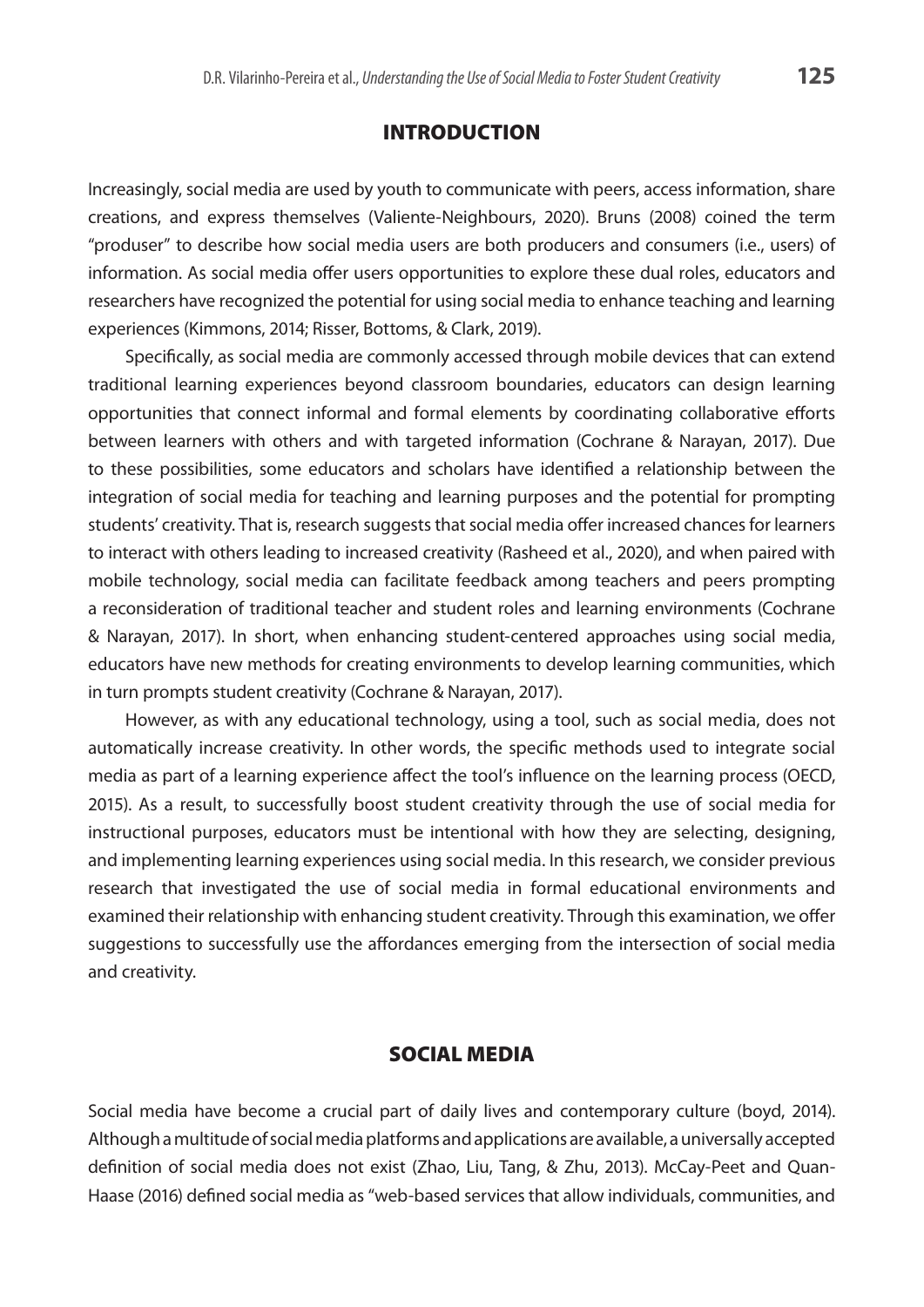organizations to collaborate, connect, interact, and build community by enabling them to create, co-create, modifies, share, and engage with user-generated content that is easily accessible" (p. 6).

Researchers have categorized social media in a variety of ways (e.g., Boulos & Wheeler, 2007; Bower, 2016; Koehler & Ertmer, 2016; Mao, 2014; McCay-Peet & Quan-Haase, 2016; Orehovački, Bubaš, & Kovačić, 2012; Scott, Sorokti, & Merrell, 2016). Categories include social networking sites (e.g., Facebook and LinkedIn), blogs (e.g., WordPress and Blogger), wikis (e.g., PBworks and Notion), microblogging (e.g., Twiter and Tumblr), collaborative authoring or editing (e.g., Google Docs), instant messaging (e.g., WhatsApp and Telegram), idea mapping (e.g., Miro and Mindomo), social bookmarking (e.g., Pinterest and StumbleUpon), podcasting (e.g., Apple Podcasts), social news (e.g., Reddit), and media sharing (e.g., YouTube and Vine). With several diverse social media platforms, educators have numerous opportunities to facilitate communication and collaboration, and with the widespread access to social media and popularity, these tools have great potential to support educational programs for all ages.

# Social Media Enhanced Teaching and Learning

Educators and researchers have recognized the potential for using social media to enhance teaching and learning experiences (Kimmons, 2014; Risser et al., 2019). By using social media platforms, students and teachers gain access to and participate in global digital communities, which provide opportunities for extending learning beyond the boundaries of a classroom. The possibility of students creating their own personal learning environment (PLE) can enrich learning and create a student-centered approach (Lim & Newby, 2020). According to the authors, when allowing students to select social media that best help them achieve their goals and meet their interests, teachers must equip and support students to make these decisions.

Research considering how social media enhance teaching and learning experiences has focused on writing skills (e.g., Lee & Kim, 2016); language acquisition (e.g., Altanopoulou, Tselios, Katsanos, Georgoutsou, & Panagiotaki, 2015); technology literacy (e.g., Gachago, Livingston, & Ivala, 2016); collaborative learning (e.g., Sun, Lin, Wu, Zhou, & Luo, 2018); learning within a community (e.g., Lee & Bonk, 2016); problem-based learning (e.g., Lau, Lui, & Chu, 2017); and self-regulation (e.g., Yeo & Lee, 2014), among other areas of learning.

One reason for the usefulness of social media in daily life and in education is their affordances. Affordances are the "relations between the abilities of organisms and features of the environment" (Chemero, 2003, p. 189). In this sense, when an object or environment (e.g., social media) is analyzed by its affordances, it is not its properties or features alone that are being described, but rather the qualities from the interactions between agent and object or environment (Chemero, 2003; Gaver, 1991; Greeno, 1994). This perspective allows teachers and students to focus on the utility of digital technology tools (e.g., social media), which facilitates connections between their use and instructional goals (Koehler & Vilarinho-Pereira, 2020).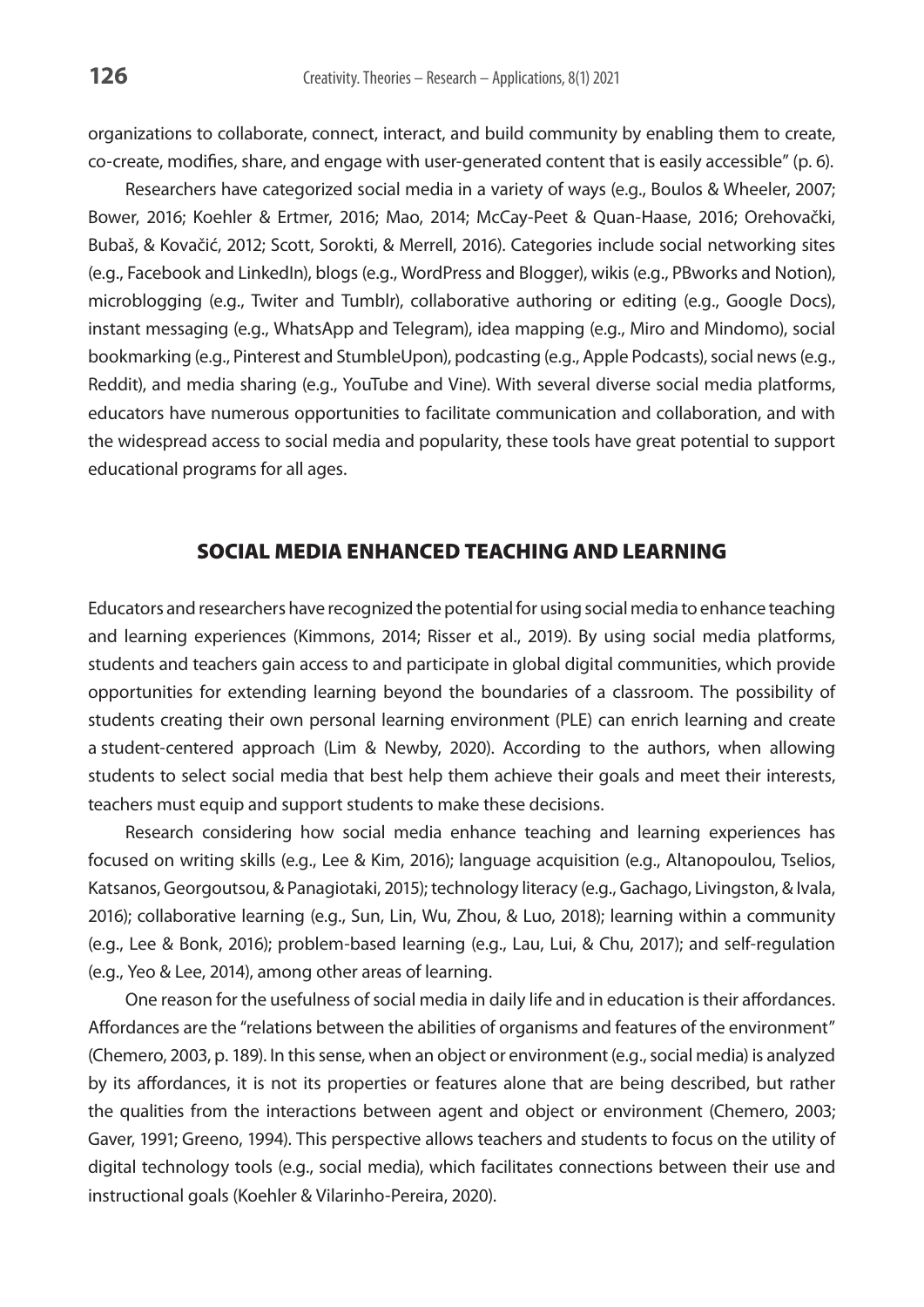Several authors from different fields (e.g., education, sociology, and communication) have presented multiple social media affordances. Association (Koehler & Vilarinho-Pereira, 2020; Treem & Leonardi, 2013), awareness (Rice et al., 2017), editability (Rice et al., 2017; Treem & Leonardi, 2013), identity creation (Koehler & Vilarinho-Pereira, 2020), ownership (Koehler & Ertmer, 2016; Koehler, Newby & Ertmer, 2017), persistence (boyd, 2014; Koehler & Vilarinho-Pereira, 2020; Treem & Leonardi, 2013), pervasiveness (Rice et al., 2017), searchability (boyd, 2014; Koehler & Vilarinho-Pereira, 2020; Rice et al., 2017), self-presentation (Rice et al., 2017), spreadability (boyd, 2014), and visibility (boyd, 2014; Koehler & Vilarinho-Pereira, 2020; Rice et al., 2017; Treem & Leonardi, 2013) are prominent social media affordances presented and studied in the literature (See *Table 1* for a brief description of each affordance referenced).

| <b>Affordance</b>        | <b>Description</b>                                                                                                                                                                                                                                                                                             |
|--------------------------|----------------------------------------------------------------------------------------------------------------------------------------------------------------------------------------------------------------------------------------------------------------------------------------------------------------|
| Association              | Association offers learners the possibility to use social media to connect or associate with other<br>individuals (e.g., peers, instructors, and experts in an area) and with information (Koehler et al., 2017;<br>Koehler & Vilarinho-Pereira, 2020).                                                        |
| Awareness                | Awareness refers to being aware of others' activities, opinions, locations, and information they have (Rice<br>et al, 2017).                                                                                                                                                                                   |
| Editability              | Editability allows individuals to craft and re-craft as much as they want the information or<br>communication before they post it and make it available for others (Rice et al., 2017; Treem & Leonardi,<br>$2013$ ).                                                                                          |
| <b>Identity creation</b> | Identity creation refers to users creating their profile with self-generated content and others' content,<br>crafting their identities, and assuming different roles (Koehler & Vilarinho-Pereira, 2020).                                                                                                      |
| Ownership                | Ownership allows students to create their own content by expressing their ideas, making sense of what<br>they are learning, and showcasing what they developed while embracing diverse roles (Koehler & Ertmer,<br>2016; Koehler et al., 2017).                                                                |
| Persistence              | Persistence refers to the online information that is recorded, archived, and kept accessible in its original<br>form (boyd, 2014; Treem & Leonardi, 2013).                                                                                                                                                     |
| Pervasiveness            | Pervasiveness refers to the ability to communicate anytime and anywhere (Rice et al., 2017).                                                                                                                                                                                                                   |
| Searchability            | Searchability is the possibility to have access to content and people through search tools (boyd, 2014; Rice<br>et al., 2017).                                                                                                                                                                                 |
| Self-presentation        | Self-presentation is related to users' possibility to manage their identity by maintaining relations with<br>others, letting their information and comments available, and customize their social media profile<br>according to their preferences (Rice et al., 2017).                                         |
| Spreadability            | Spreadability refers to "the ease with which content can be shared" (boyd, 2014, p. 11).                                                                                                                                                                                                                       |
| Visibility               | Visibility is related to the fact that social media allow users to make visible their information, connections,<br>and actions (e.g., creations, comments, opinions, choices, network connections) for anyone they allow to<br>have access to their social media profile (boyd, 2014; Treem & Leonardi, 2013). |

#### *Table 1***. Affordances and Their Descriptions**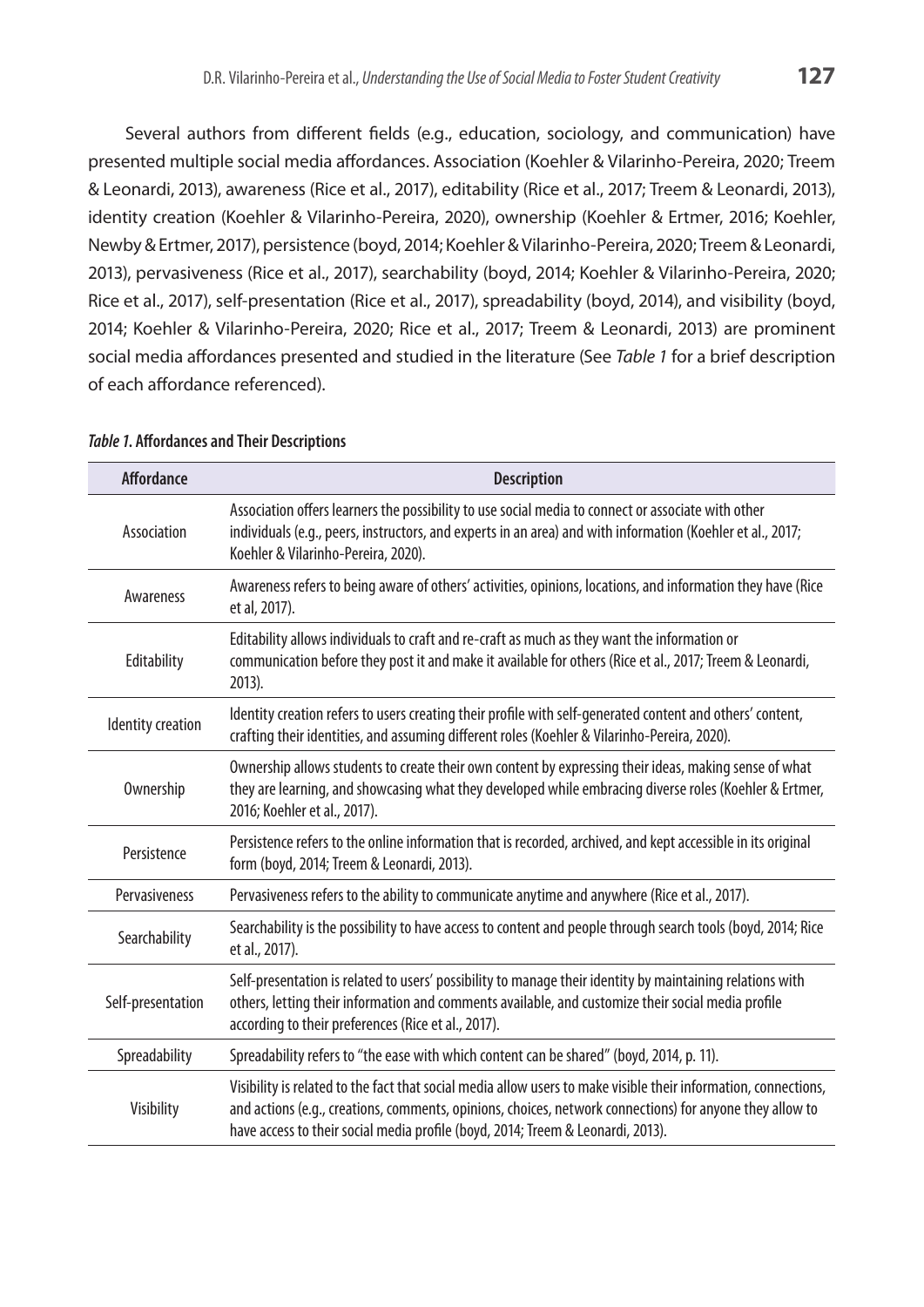# **CREATIVITY**

According to Runco and Jaeger (2012), the standard definition of creativity comprises two criteria: originality (also called novelty, unusualness, or uniqueness) and effectiveness (also called usefulness, fit, or appropriateness). Considering this definition, creativity can be defined as the creation of an original product, idea, or service that is also effective to the society which the creator is a part of (Hennessey & Amabile, 2010).

Although creativity is commonly perceived as involving big discoveries and people considered geniuses, the Four C Model of Creativity provides a different conceptualization of creativity (Kaufman & Beghetto, 2009). In this model, the authors described four different levels of creativity: mini-c, little-c, Pro-c, and Big-C. Mini-c creativity reflects one's learning process and involves constructing personal knowledge and understanding in specific contexts. Little-c creativity is the type displayed by nonexperts on a daily basis when doing something creative. Pro-c creativity is displayed by professionals in a creative area. Big-C creativity reflects the work of individuals who are considered eminent for making creative contributions to a field.

To help foster their students' creativity, educators should be aware of these levels of creativity. Teaching practices can influence learners' mini-c and little-c creativity initially and later skills in these areas can be transformed into a Pro-c or Big-C creativity. To progress from one creativity level to the next, different elements are useful. For instance, to go from a mini-c to little-c level of creativity, feedback is essential; practice can take one from little-c to Pro-c creativity; and to reach Big-C status time is an important factor (Beghetto & Kaufman, 2014).

According to Amabile (1996), a social environment can represent both positive and negative influences on creativity. In her studies, Amabile identified that a positive environment to creativity values individuals' autonomy, provides sufficient resources, recognizes the importance of their work and their competence, offers optimal levels of challenge, and presents sufficient structure to carry out the activity. The negative environment to creativity restricts freedom of opinion, establishes arbitrary and unreachable deadlines, prioritizes competition instead of collaboration, and uses critical evaluations, which connote the disqualification of the individual.

Beghetto and Kaufman (2014) discussed strategies that can be used in the classroom to develop a creativity-supportive learning environment. These include activities in which students can present multiple and divergent ideas, redefine problems, have choice and opportunities to explore, work on meaningful school projects, collaborate with other students and outside experts, and have teachers who model and support students' creative endeavors.

# Social Media and Creativity

The connection between social media and creativity, especially among youth, is increasingly being explored by researchers. Research reveals that youth's use of social media, regardless of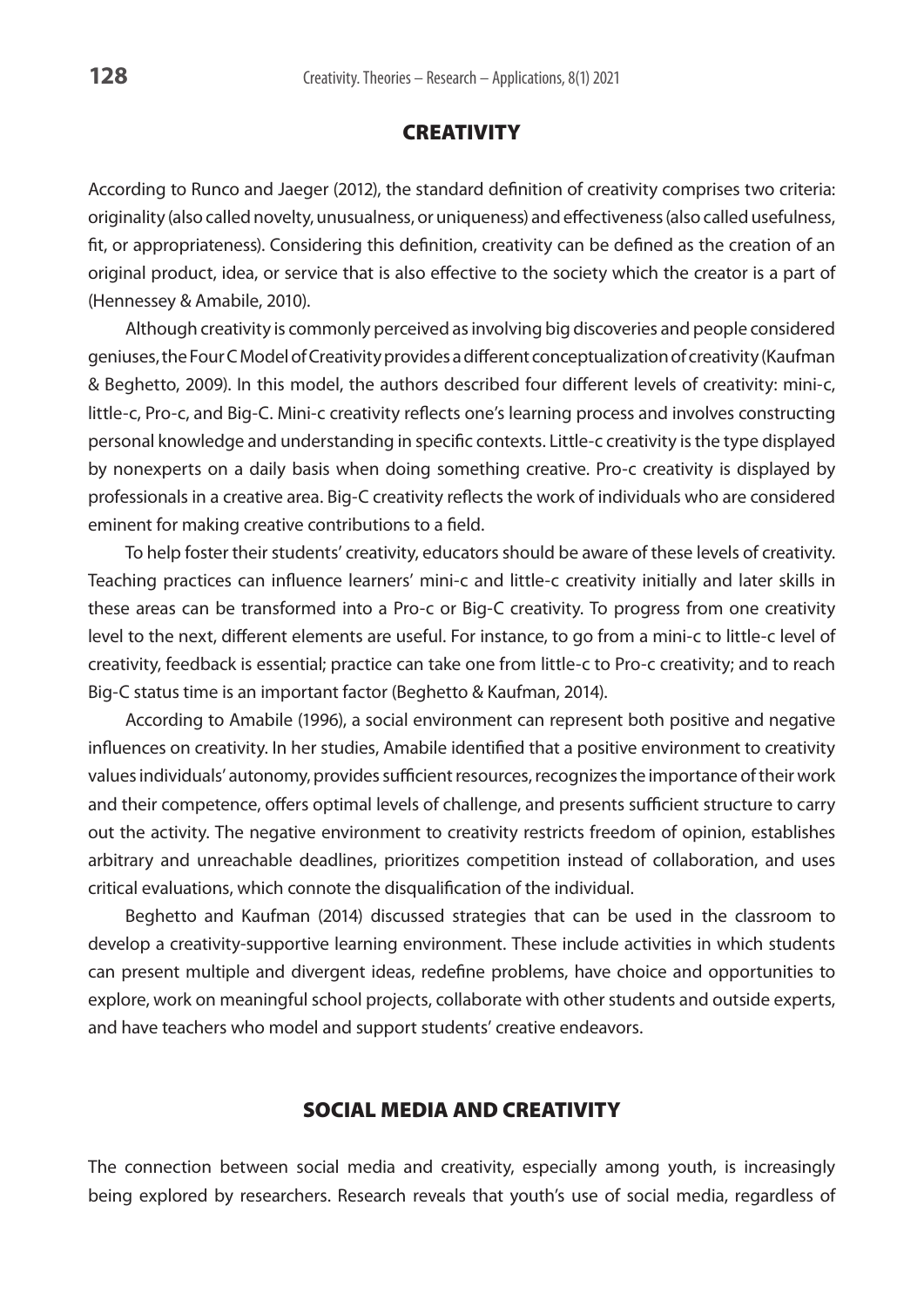race or class, continues to increase (Rideout, Foehr, & Roberts, 2010) and that this use includes consuming and producing media (Peppler, 2013). Jenkins, Purushotma, Weigel, Clinton, and Robison (2009) labeled this activity as "participatory culture." The wide availability of tools that youth can use to create artifacts and share them on the internet makes engaging in the production of media easy (Peppler, 2013). According to the author, this was something that only or mainly experts and professionals would have done prior to the advent of social media. For instance, many youth become influencers by posting creative content on social media platforms, such as YouTube or Instagram, among others. As social media continue to evolve and become a common part of daily life, researchers are calling for additional exploration into how social media platforms offer "important sites of creativity" (Peppler, 2013, p. 194). By engaging with media and other information on social media platforms, youth also have opportunities to learn about culture and art (Peppler, 2010).

Social media, when used as educational tools, also have the potential to foster creativity (e.g., Ferguson, 2011; Jang, 2009), by creating "the potential to open up classroom experiences, making them more learner centered and expanding the potential content base of the class" (Dennen, 2018, p. 239). Similar to other digital technologies, social media can be used by students and teachers to stimulate imaginative expression, autonomy, collaboration, and originality (Loveless, 2007). However, teachers and instructors must also be attentive to the potential barriers social media can impose on creativity. Runco (2015) emphasized the incompatibility between the extrinsic orientation (e.g., likes, visibility, pressure to convey) of social media and "the unconventional lines of thought, and intrinsic nature of the creative process" (Conclusion section, para. 5). According to the author, one possibility to avoid the detrimental influence of extrinsic factors to creativity is to use social media during the implementation phase, when feedback from others is required, and avoid use in the early stages of the creative process, since judgment from others can inhibit the exposure of original thoughts.

### **PURPOSE**

Although much potential exists for using social media to facilitate creativity in learners, the intersection of these areas remains an area that needs additional consideration. As social media are readily available to both teachers and students and offer specific affordances that can boost creativity, much potential exists for using these tools to enhance teaching and learning efforts. Therefore, to support the intentional use of social media to facilitate creativity, the purpose of this study was to review literature considering the use of social media in formal learning environments and their relationship to foster student creativity. The following two research questions were addressed: (a) how are social media being used in formal learning environments to foster student creativity? and (b) what are the social media affordances for creativity development? By exploring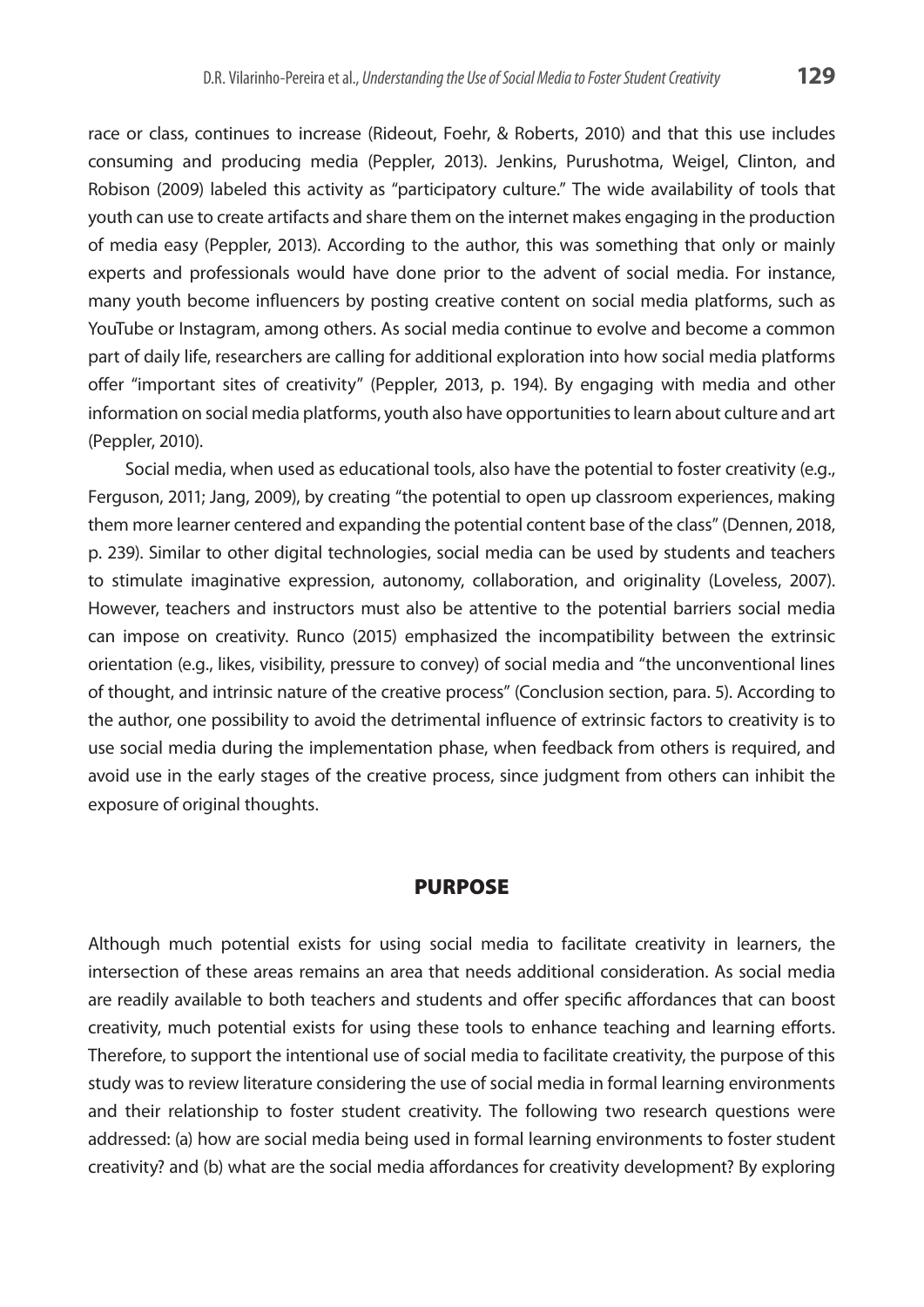previous research in these areas, we can gain insight into how educators and researchers are exploring these topics and offer suggestions for guiding future research in meaningful ways.

### **METHOD**

A systematic review of the literature on social media and their relationship to creativity was conducted. Five databases were used in this systematic review: *Academic Search Premier*, *Education Full Text*, *Education Source*, *ERIC*, and *PsychINFO*. The search was limited to articles published between 2010 and 2020 and the following descriptors were used in the search: Creativ\* (AB) AND ("Social media" OR "Web 2.0" OR "Social networking sites" OR Wikis OR Blogs OR "Electronic discussion groups" OR "Online discussion forum" OR Podcasting OR Microblogs OR "Media sharing" OR Facebook OR Twitter OR Instagram OR YouTube) AND Education\*. *Table 2* includes the criteria for inclusion and exclusion used to screen abstracts and full texts that were searched through the databases. These criteria were established to guarantee that the articles presented in this literature review would be pertinent to the purpose of this study.

| <b>Inclusion Criteria</b>                                                   | <b>Exclusion Criteria</b>                                                                                      |
|-----------------------------------------------------------------------------|----------------------------------------------------------------------------------------------------------------|
| <b>Empirical studies</b>                                                    | Conceptual pieces, theoretical studies, literature reviews                                                     |
| Quantitative, qualitative, or mixed-methods                                 | No systematic data collection nor analysis                                                                     |
| Creativity was mentioned as one outcome of the use of social<br>media       | Studies that classified the social media as creative, but did not<br>mention any outcome related to creativity |
| Participants from K-12 education, Undergraduate, Graduate                   | Participants who are not students                                                                              |
| Formal or traditional learning environments                                 | Training, professional development, informal education, or<br>camp contexts                                    |
| Social media were implemented for an instructional-related<br>purpose       | Social media were not implemented for an instructional-<br>related purpose                                     |
| Social media can be "commercial" or created by the researcher<br>or teacher | No social media were evaluated in the study                                                                    |
| Language of the articles: English                                           | Language of the articles: Not English                                                                          |

### *Table 2***. Inclusion and Exclusion Criteria**

*Note*. K–12 education is an expression used in United States to refer to the school grades from kindergarten to 12<sup>th</sup> grade. K-12 consists of three stages: elementary school, middle school, and high school. These are stages prior to college.

*Figure 1* captures the PRISMA flowchart summarizing each phase of the identification and screening process. First, a search in the selected databases was conducted using the descriptors previously described. A total of 1,124 articles were found, and 483 duplicates were removed. Next, the lead researcher read the abstracts of the 641 remaining articles and selected 97 articles that met the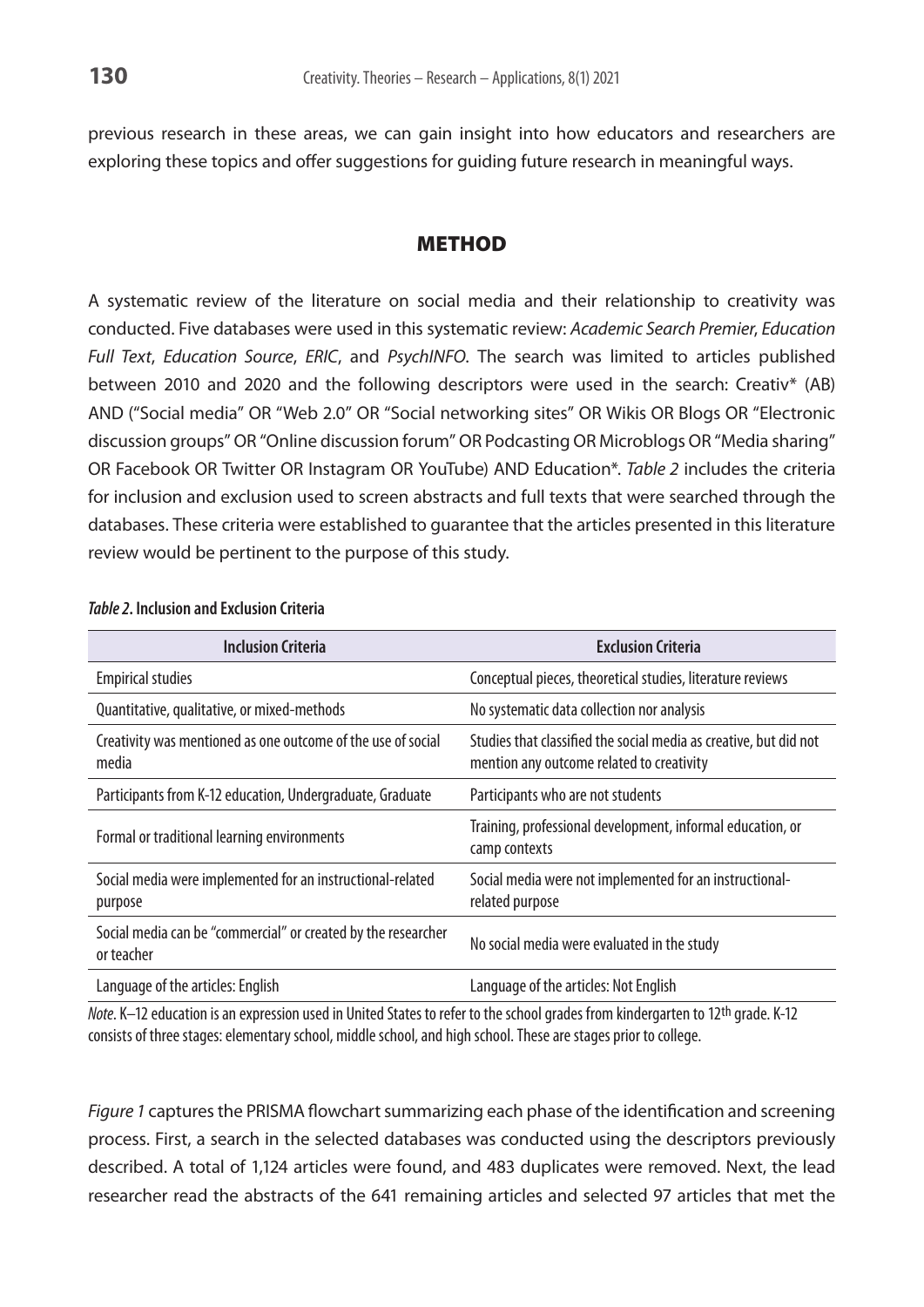inclusion criteria. In this phase, the other two researchers separately reviewed 5% of the total number of abstracts, and the inter-coder-reliability agreement was checked (93% agreement). The three researchers discussed the points of disagreement and reached a consensus. After reading the full text of 95 articles (two articles were not available in full text), 27 articles met the inclusion criteria and were selected for further analysis. An outside reviewer, who was a researcher from the creativity and talent development field, was consulted if the lead researcher was unsure if an article met the criteria.

In order to examine the uses and affordances of social media for creativity development in formal learning environments, the following information was extracted from the articles: (a) category of social media; (b) individual using the social media (e.g., academic level, grouping); (c) discipline and topic of study; (d) focus of use of social media; and (e) affordances of social media. The analyses focused primarily on the method, procedures for implementation of social media, results, and discussion of the articles.



*Figure 1***. PRISMA Flowchart with the descriptions of each phase of the identification and screening process**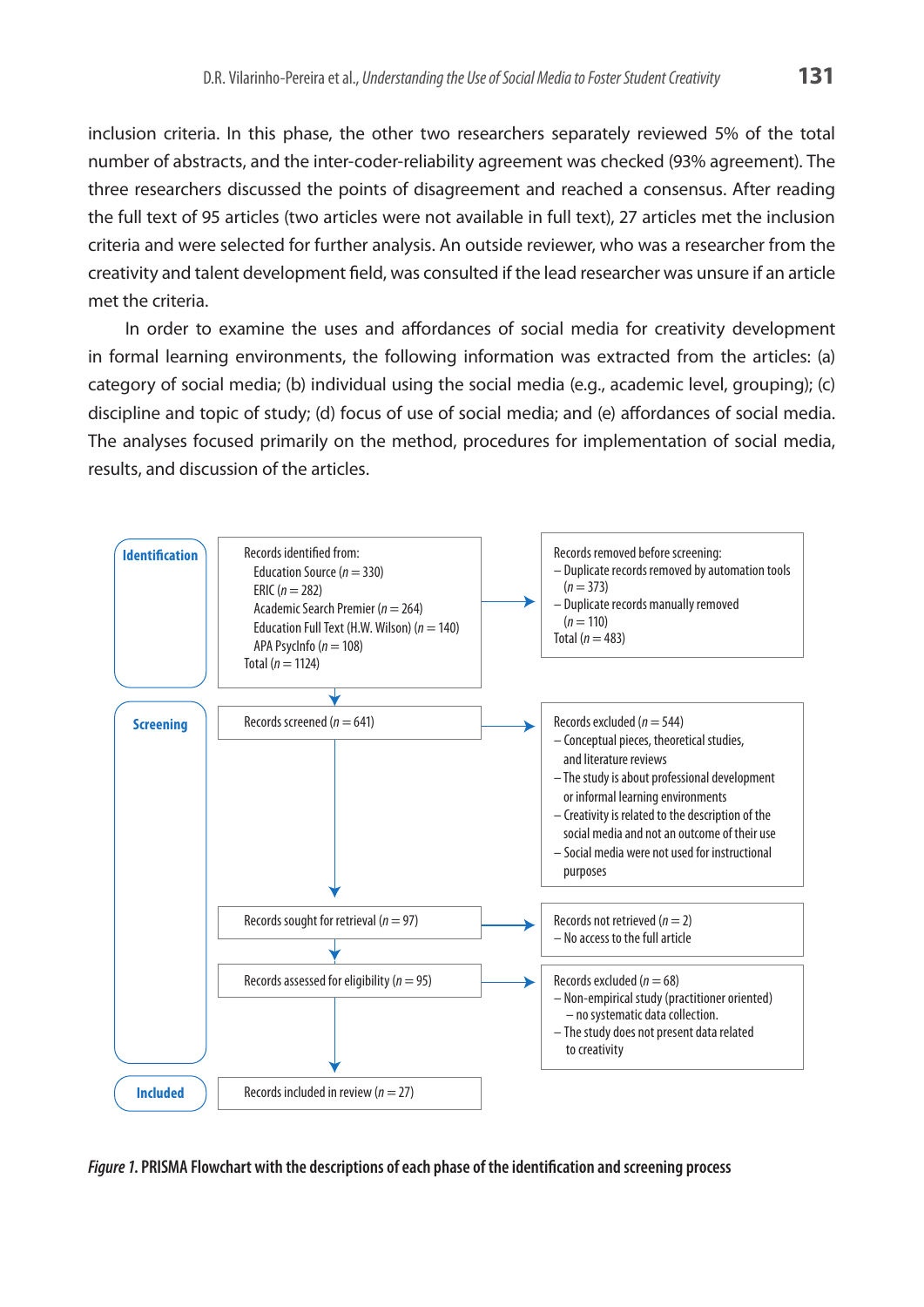# Description of Selected Studies

In order to better understand the selected studies, information on the research methods and results of each study was extracted. The majority of the studies (*n*=12) used qualitative methods, followed by quantitative methods (*n*=10), and mixed-methods (*n*=5). The results, in general, showed that social media enhanced student creativity in some way, with the exception of one mixed-method study (Bakla, 2020), in which participants did not think that social media promoted creativity. Worth noting, in most of the studies, creativity was reported from the participants' perspective without a scientific or traditional definition of creativity. For example, in Green, Inan, and Maushak (2014), participants mentioned that they experienced "creative freedom" while creating vidcasts, which was interpreted as social media enhancing creativity by the researchers. In another study, Daud and Khalid (2014) developed a questionnaire where an item related to social media use ("weblogs allow me to express my views freely") had the highest mean (p. 127). The authors interpretated this as "students appreciated the usage of weblogs as weblogs allow them to express their views freely, through which their critical and creative thinking is developed" (p. 126). Crilly and Kayyali (2020) used a survey to access students' perceptions about the use of Facebook as an educational tool. In the results, creativity was one of the most emphasized skills by students when asked to identify what they gained from using social media to complete the assignment. A description of research methods and results for selected studies is included in *Table 3*.

| <b>Authors (Year)</b>                     | <b>Research</b><br><b>Methods</b> | <b>Participants</b> | <b>Results Related to Creativity</b>                                                                                                                              |
|-------------------------------------------|-----------------------------------|---------------------|-------------------------------------------------------------------------------------------------------------------------------------------------------------------|
| <b>Bolden &amp; Nahachewsky</b><br>(2015) | Qualitative                       | 9 students          | Participants discussed the creative potential of making a podcast.                                                                                                |
| Chen, Jang, & Chen<br>(2015)              | Qualitative                       | 9 students          | Wikis helped participants generate creative instructional strategies.                                                                                             |
| Cook Major, Warwick,<br>& Vrikki (2020)   | Qualitative                       | 3 students          | Social media allowed students in a creative process of co-<br>construction and to generate new ideas.                                                             |
| Galen &<br>Khodabandehloo (2016)          | Qualitative                       | 20 students         | Most participants stated that blogging in LinkedIn fostered their<br>creativity.                                                                                  |
| Green et al. (2014)                       | Qualitative                       | 8 students          | Participants valued the creative freedom they had while creating<br>vidcasts.                                                                                     |
| Kivunja (2015)                            | Qualitative                       | 82 students         | Social media provided opportunities to engage with and develop<br>21st century skills (i.e., critical thinking, collaboration, creativity,<br>and communication). |
| Magnuson (2013)                           | Qualitative                       | 17 students         | Participants found Glogster and Prezi to be creatively stimulating.<br>They did not mention creativity when discussing their use of<br>PBworks and Diigo.         |

#### *Table 3***. Description of Research Methods and Results of Each Study**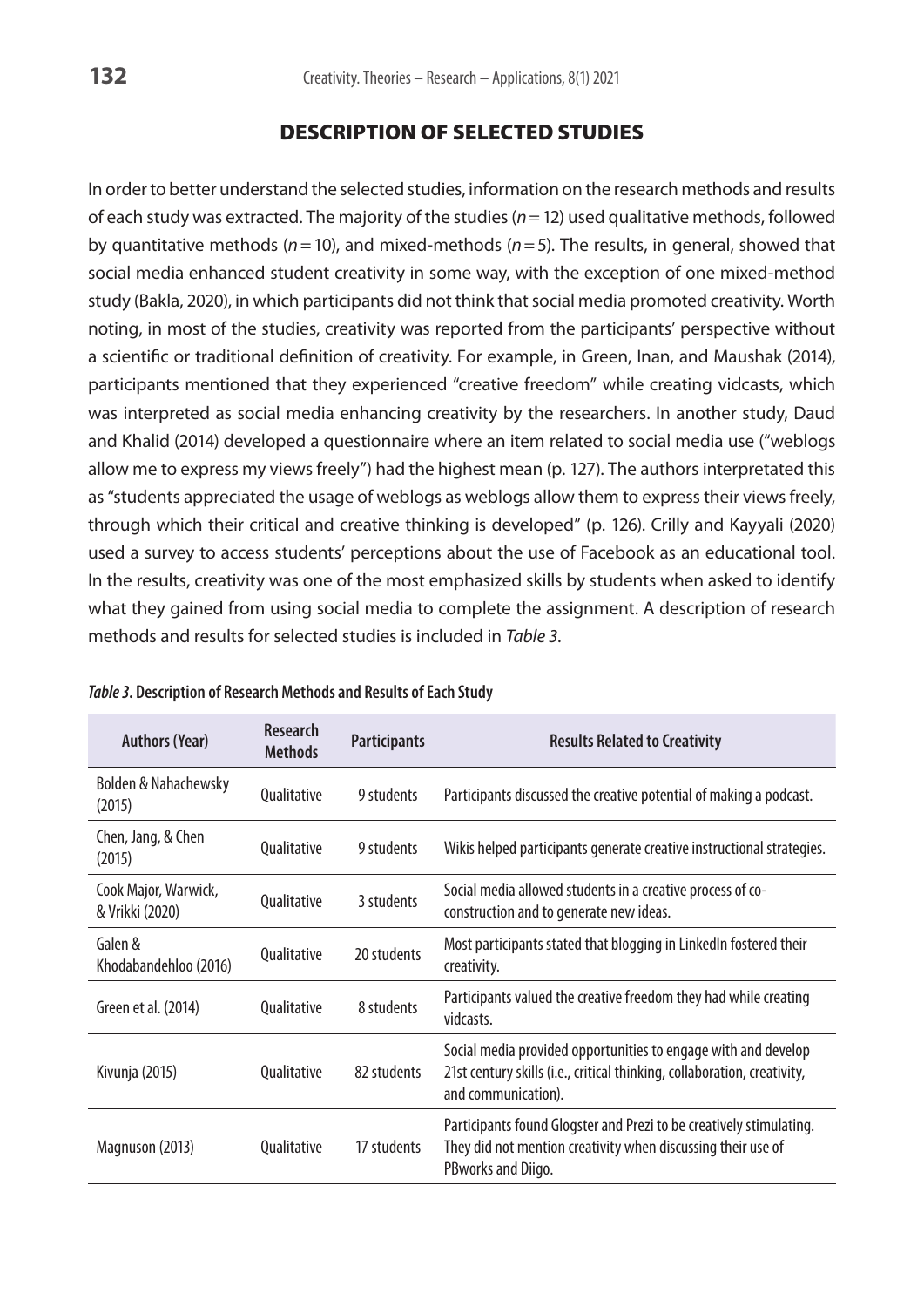| <b>Authors (Year)</b>                                       | <b>Research</b><br><b>Methods</b> | <b>Participants</b>    | <b>Results Related to Creativity</b>                                                                                                                                                                                                                                                                                               |
|-------------------------------------------------------------|-----------------------------------|------------------------|------------------------------------------------------------------------------------------------------------------------------------------------------------------------------------------------------------------------------------------------------------------------------------------------------------------------------------|
| Meschoulam et al.<br>(2019)                                 | Qualitative                       | 118 students           | Most of the participants mentioned the creativity exercises used in<br>this study.                                                                                                                                                                                                                                                 |
| Sari, Sarana, Dardjito,<br>& Azizah (2020)                  | Qualitative                       | 79 students            | The YouTube platform allowed students to deliver information<br>creatively.                                                                                                                                                                                                                                                        |
| Surgenor, McMahon-<br>Beattie, Burns,<br>& Hollywood (2016) | Qualitative                       | 108 students           | Podcasts helped students develop their skills through interpretive<br>and integrative creativity.                                                                                                                                                                                                                                  |
| Widodo, Budi,<br>& Wijayanti (2016)                         | Qualitative                       | 37 students            | Facebook helped students express their ideas creatively.                                                                                                                                                                                                                                                                           |
| Wood (2012)                                                 | Qualitative                       | 14 students            | Blogs provided a space for student teachers to develop creative<br>ideas to be used in their teaching.                                                                                                                                                                                                                             |
| Alias, Siraj, Azman,<br>Daud, & Hussin (2013)               | Quantitative                      | 80 students            | The Isman Instructional Design Model was found to be "suitable<br>in designing and developing Facebook based learning to enhance<br>creativity among Islamic Studies students." (p. 60)                                                                                                                                            |
| Auttawutikul,<br>Wiwitkunkasem,<br>& Smith (2014)           | Quantitative                      | 41 students            | Blogs enhanced group learning and creativity and provide an<br>environment in which students can show individual creativity.                                                                                                                                                                                                       |
| Chang (2019)                                                | Quantitative                      | 116 students           | Experimental group (cloud-based m-learning) had higher scores for<br>ellaboration, novelty, and usefulness.                                                                                                                                                                                                                        |
| Daud & Khalid (2014)                                        | Quantitative                      | 68 students            | Participants indicated that the blogs allowed them to express their<br>views freely and thus develop their creative thinking.                                                                                                                                                                                                      |
| Garcia-Garcia, Chulvi,<br>& Royoca (2017)                   | Quantitative                      | 97 students            | Findings support the hypothesis that virtual team-working<br>enhances creativity.                                                                                                                                                                                                                                                  |
| Crilly & Kayyali (2020)                                     | Quantitative                      | 78 students            | Participants stated that they developed creativity skills by using<br>social media to deliver a public health campaign.                                                                                                                                                                                                            |
| Hargrove (2013)                                             | Quantitative                      | $\sim$ 120<br>students | The use of social media enhanced and maintained students'<br>creative thinking abilities.                                                                                                                                                                                                                                          |
| Liu, Lu, Wu, & Tsai<br>(2016)                               | Quantitative                      | 53 students            | The stories created by the peer review (treatment) group had better<br>content quality, but there was no difference in technical quality,<br>creativity self-efficacy, and creativity levels between the treatment<br>and control groups.                                                                                          |
| Paraskeva et al. (2015)                                     | Quantitative                      | 44 students            | Students experienced increases in fluency, flexibility, elaboration,<br>and originality, suggesting that the use of Wikispaces through De<br>Bono's Six Thinking Hats method "could support learners to engage<br>in and bolster their creative thinking." (p. 15)                                                                 |
| Stolaki & Economides<br>(2018)                              | Quantitative                      | 90 students            | Students experienced statistically significant increases in fluency,<br>flexibility, elaboration, and originality. Facebook usage or ICT<br>knowledge prior to the study was not related to creativity<br>enhancement. The authors found that student creativity had<br>a positive link to academic achievement and ICT knowledge. |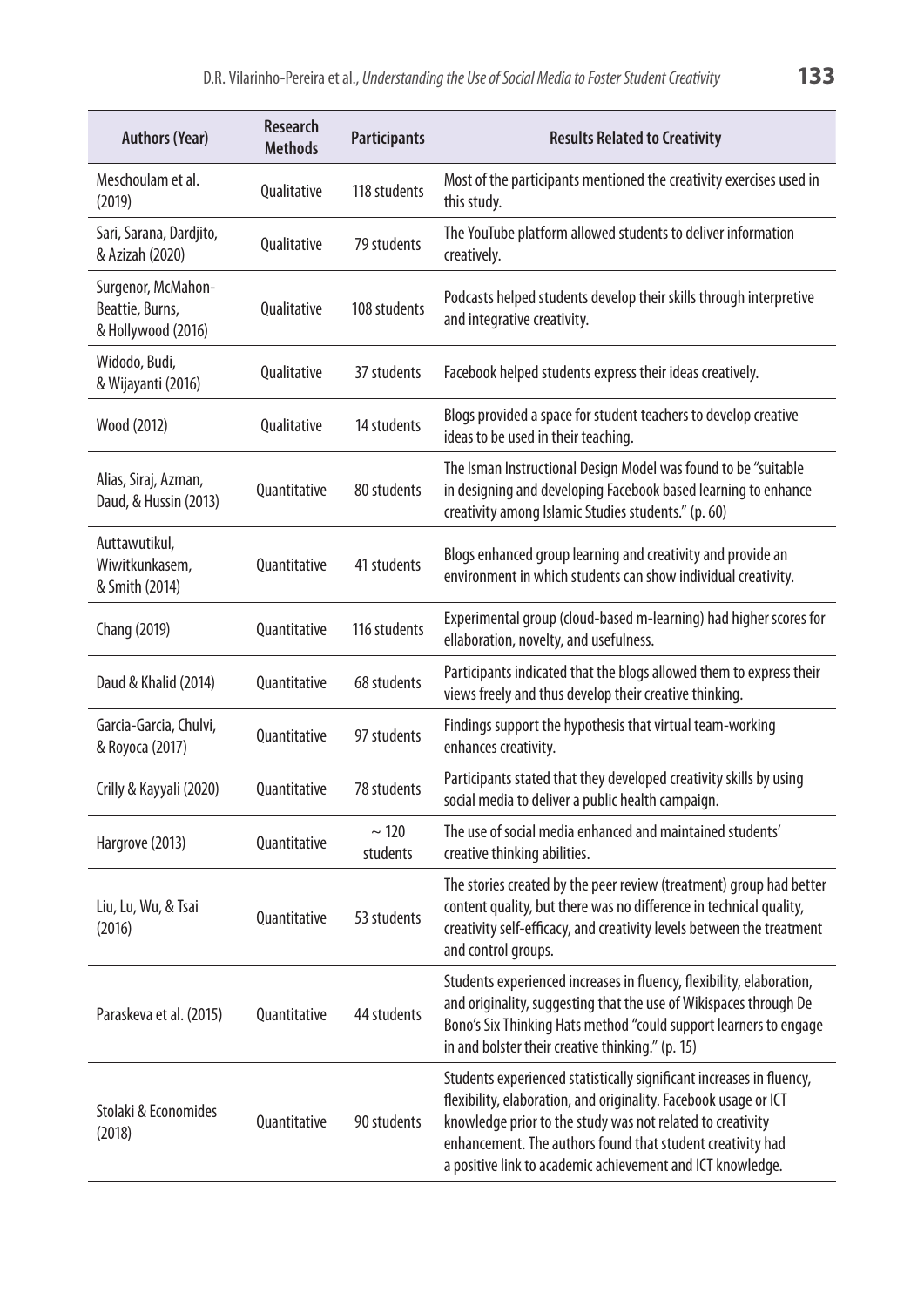| <b>Authors (Year)</b>          | <b>Research</b><br><b>Methods</b> | <b>Participants</b> | <b>Results Related to Creativity</b>                                                                                                                                                                                                      |
|--------------------------------|-----------------------------------|---------------------|-------------------------------------------------------------------------------------------------------------------------------------------------------------------------------------------------------------------------------------------|
| Bakla (2020)                   | Mixed-<br>method                  | 27 students         | Activities created by some participants were simple and with<br>limited originality and they did not think that using social media<br>promoted creativity.                                                                                |
| <b>Bull &amp; Adams (2012)</b> | Mixed-<br>method                  | 42 students         | Students' survey responses indicated that Twitter promoted<br>creativity.                                                                                                                                                                 |
| Frydenberg & Andone<br>(2016)  | Mixed-<br>method                  | 68 students         | The six-second constraint of micro-videos encouraged participants<br>to demonstrate creativity.                                                                                                                                           |
| Helwa (2020)                   | Mixed-<br>method                  | 60 students         | Students experienced increase in creative reading skills.                                                                                                                                                                                 |
| Novak & Mulvey (2020)          | Mixed-<br>method                  | 10 students         | Students' perceptions of factors related to creativity that affect<br>the design thinking process, such as shaping their external<br>environment to help them be more creative and finding sources of<br>creative inspiration, increased. |

# Results and Discussion

### Description of Use

In the following subsections, results of the analysis are shared related to the category of social media being used, individual using the social media, the discipline and topics taught with social media, and what students did with social media.

### *Category of Social Media Being Used*

Across the 27 articles selected for this literature review, a variety of social media tools were used for instructional purposes. The social media investigated in these studies can be classified into 10 categories. Social networking sites (e.g., Facebook and Google+) were considered in eight studies. Blogs (e.g., WordPress) were explored in seven studies. Wikis (e.g., PBworks), microblogging (e.g., Twitter and Talkwall), podcasts (podcast application used were not indicated), and media sharing (e.g., YouTube and Vine) were each researched in three studies. Collaborative authoring (e.g., Glogster and Prezi) and instant messaging (e.g., WhatsApp and Telegram) were each explored in two studies. One study investigated idea mapping (e.g., Mindomo), and another study investigated social bookmarking (e.g., Diigo). In some articles, more than one social-media platform was investigated; thus, the sum of studies mentioned regarding the categories of social media used is more than 27 (number of articles analyzed in the present study).

Across these studies, multiple social media applications were investigated as related to creativity outcomes, such as originality, fluency, flexibility, creativity self-efficacy, students' perception about their experience and production, and other outcomes the authors associated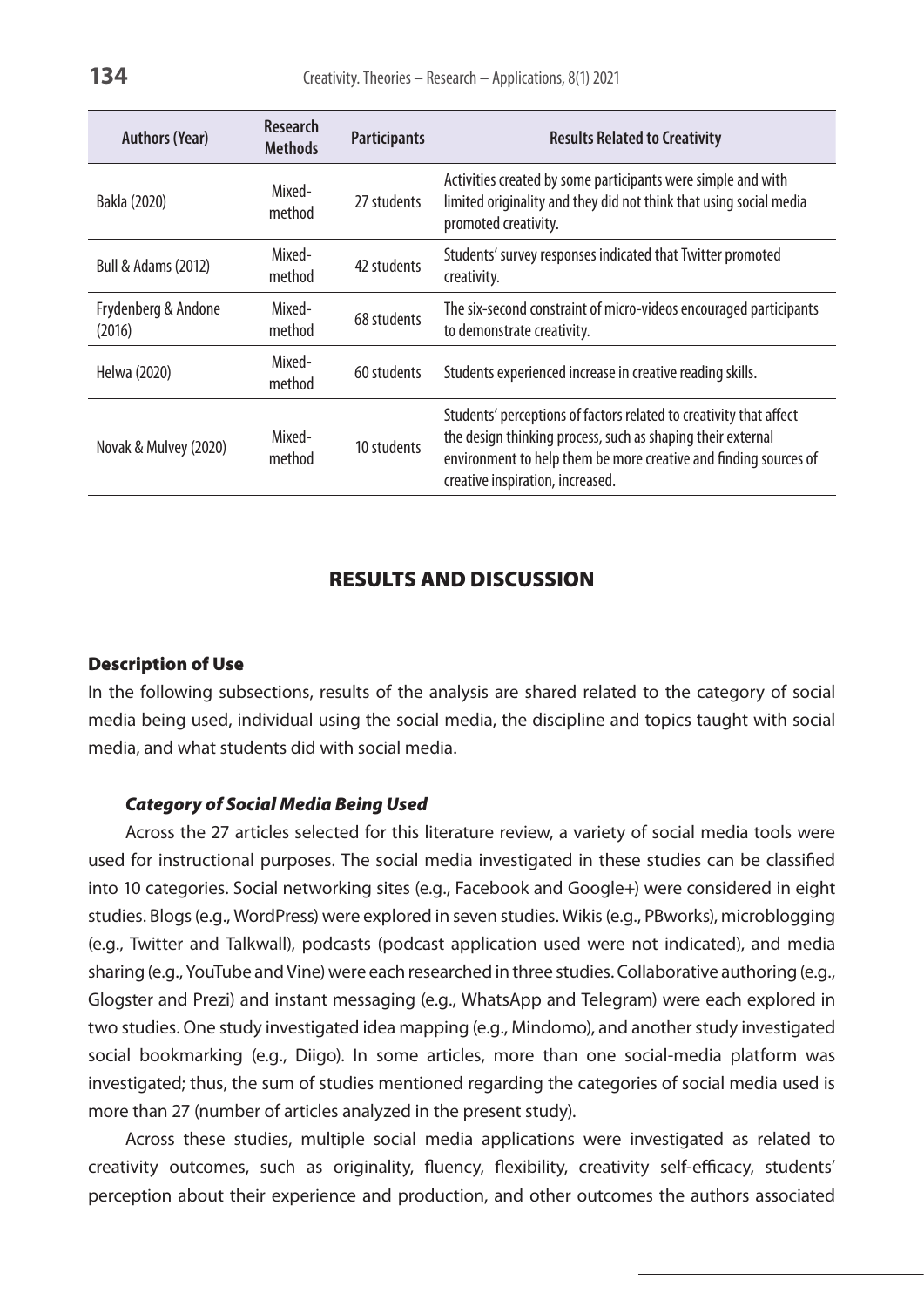with creativity. Although all of the digital platforms have defining characteristics of social media, each one includes different features that can favor the expression of creativity in different areas such as writing (e.g., Widodo et al., 2016), visual presentation (e.g., Magnuson, 2013), or speaking skills (e.g., Sari et al., 2020). This suggests that students were able to express themselves in a variety of forms. At the same time, with numerous social media applications available, some social media were not considered that could arguably promote creativity in learners (e.g., Instagram, SnapChat). This suggests that education and educational research sometimes lag behind trends in the digital world and that teachers miss opportunities to engage students in creative endeavors by ignoring social media platforms that are widely used by their students. However, understandably, researchers and teachers likely favor social media that are familiar and well-established.

### *Individual Using the Social Media*

Reviewing the selected studies revealed that social media are being used across academic levels: 13 studies were conducted with undergraduate students, 8 studies considered the experiences of K-12 students, and, in 6 studies, the social media were used by graduate students. Additionally, in some studies, the participants were pre- or in-service teachers using social media with the purpose to prepare themselves to use these tools with their students in the future (undergraduate, *n*=3; graduate,  $n=2$ ).

An important consideration of instructional social media use includes how students are grouped (e.g., individually, in pairs, or in groups) to accomplish the tasks and goals established by the teacher. That is, "each type of grouping has its own logistical and process concerns that must be considered when planning instruction" (Reigeluth & Moore, 1999, p. 61). In most of the studies, students worked individually to complete their work (*n*=14). For example, undergraduate students from a design course created an individual blog in which they reflected on their design thinking processes (Hargrove, 2013). This does not necessarily mean that students were not interacting with each other through the social media. In many cases, students were required to comment on their peers' work (e.g., Kivunja, 2015; Widodo et al., 2016) or communicate with peers, interact with the instructor, share information (e.g., Bull & Adams, 2012; Meschoulam et al., 2019), or even exchange ideas and perspectives (e.g., Auttawutikul et al., 2014). Very few social media were used by students in isolation (e.g., Bolden & Nahachewsky, 2015; Frydenberg & Andone, 2016; Surgenor et al., 2016). For example, in one study, middle school students used podcasts to learn about cooking from experienced people before they started experimenting with new recipes (Surgenor et al., 2016). In this situation, the goal of the instruction was to have social media as a medium of information versus a tool to facilitate interaction. Although the social aspect of the tool was not emphasized, students had a unique experience of learning from experts.

In the other 10 studies, students were required to work in groups using social media to accomplish their task. In some cases, social media provided a medium for communication, but not a medium for sharing the product created by students (e.g., Garcia-Garcia et al., 2017). In other cases, social media offered learners a space to communicate, collaborate, create, and share their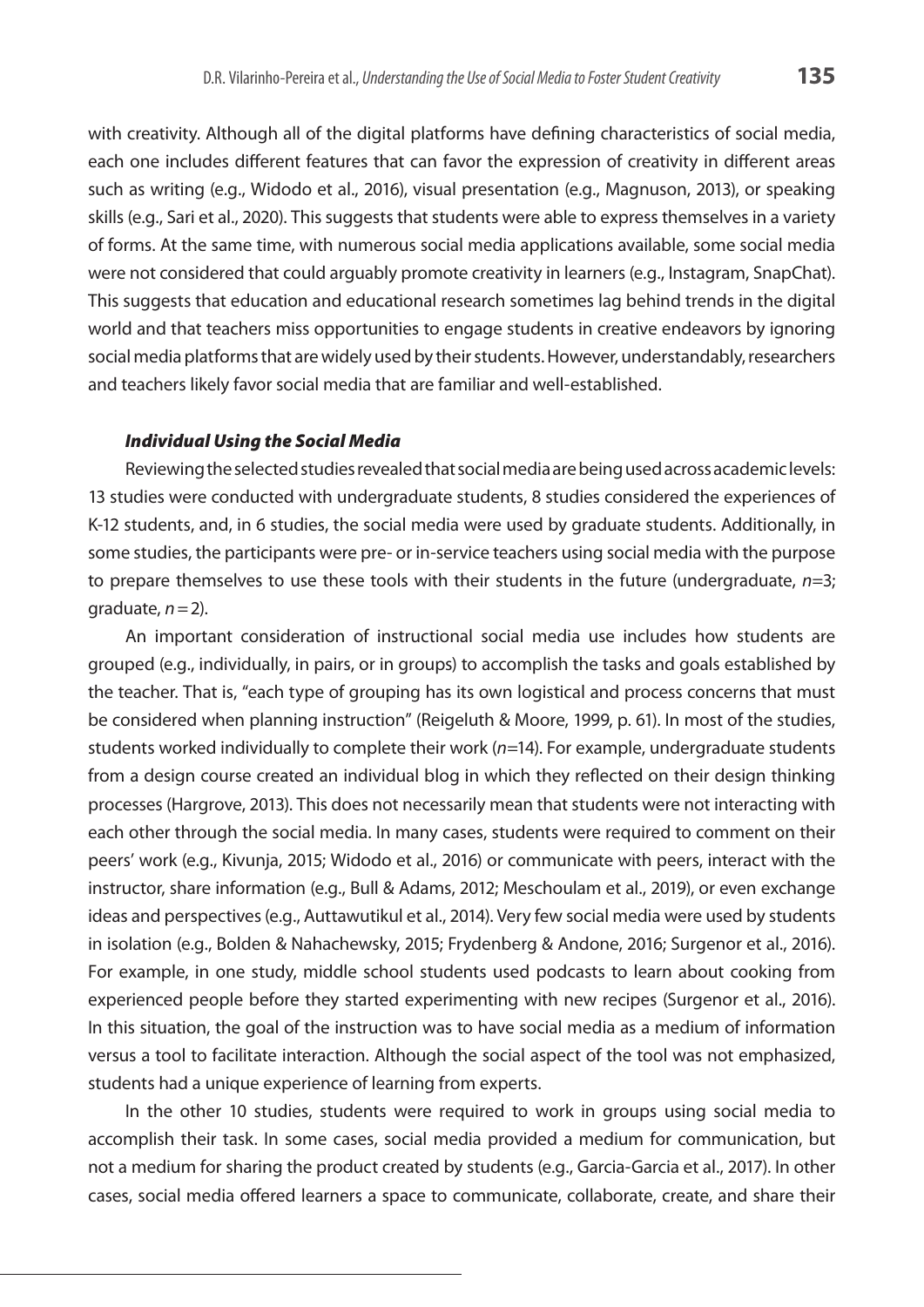work (e.g., Paraskeva et al., 2015). In another instance, the social media application was also used only as a medium for sharing students' work, and not allowing the possibility to communicate or collaborate using the features of the social media (e.g., Sari et al., 2020).

In only one study, graduate students were assigned to work in pairs (Wood, 2012). These learners were being prepared to qualify as geography teachers, and, in pairs, they collaborated to create a blog discussing a geographic concept.

In the remaining two studies, students had the experience of working individually and in groups. In Chen et al.'s (2015) study, learners first created their project individually using a wiki, so they could familiarize themselves with the social media. In a second phase, they used the wiki in groups to collaborate and create a project. In Magnuson's (2013) study, students used four different social media tools at different points in a course and for different tasks. Glogster, Diigo, and Prezi were used individually to achieve the goal proposed by the instructor (create an electronic poster, add web resources to the course library, and develop a presentation, respectively). In groups, students created a wiki page with information about a learning theory (Magnuson, 2013).

Another area of interest when analyzing the use of digital technology for educational purposes is to identify who is using the tool. In many cases, even with technology, the pedagogy continued as teacher-centered, in which the teacher controls the tool, and students passively receive information through a new medium. However, in most of the studies selected for this literature review (n=19), the student was actively using the social media to create, collaborate, communicate, and share information to support their own creation. This learner-centered use of social media allowed for more freedom, autonomy, and independence, which are factors related to the development of creativity in the classroom (Amabile, 1996). This also helps students develop self-regulation and promotes peer accountability and feedback. In the other eight studies, both teacher and students used the social media. Regardless of who was using social media, in the studies included in this review, teachers were the ones who selected which types of social media were used and provided support for such use (See *Table 4* for a summary of the social media used and the individual using them).

| <b>Author (Year)</b>           | <b>Social Media</b>           | Grouping     | Who is Using? |
|--------------------------------|-------------------------------|--------------|---------------|
| K-12 Level                     |                               |              |               |
| Alias et al. (2013)            | Facebook                      | Individually | Both          |
| Bakla (2020)                   | <b>Blogs (WordPress)</b>      | Individually | Student       |
| <b>Bull &amp; Adams (2012)</b> | Twitter                       | Individually | Both          |
| Cook et al. (2020)             | Talkwall (microblogging tool) | Groups       | Student       |
| Green et al. (2014)            | Vidcast                       | Groups       | Student       |
| Liu et al. (2016)              | Web 2.0 Storytelling platform | Individually | Student       |
| Surgenor et al. (2016)         | Podcasting                    | Individually | Student       |
| Widodo et al. (2016)           | Facebook                      | Groups       | Both          |

*Table 4***. Information about Social Media Use Presented by Academic Level**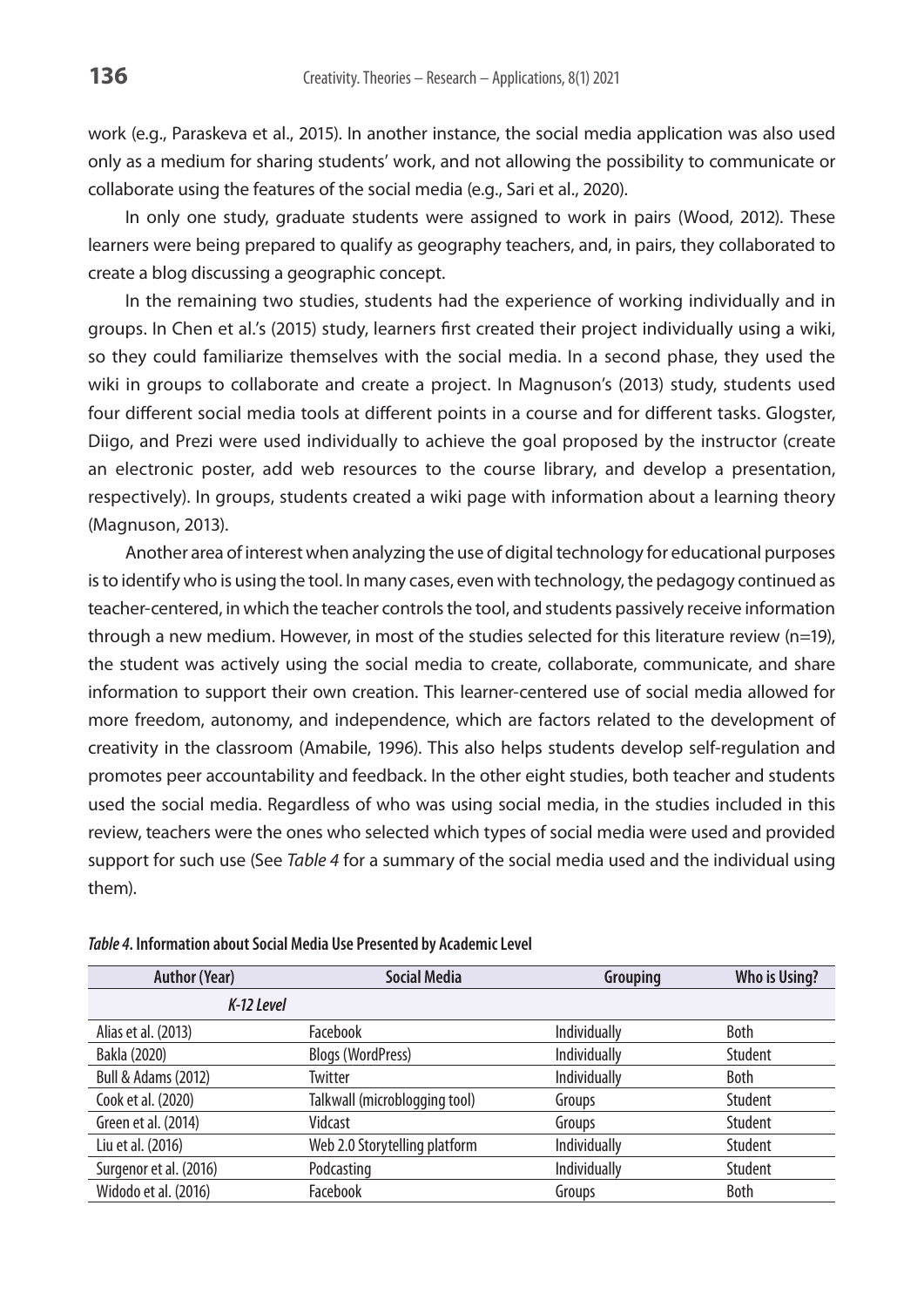| Undergraduate Level<br>Auttawutikul et al. (2014)<br>Individually<br>Student<br>Blog<br>Bolden & Nahachewsky (2015)<br>Individually<br>Student<br>Podcasting<br>Facebook, Mindomo, and Cubie<br>Both<br>Chang (2019)<br>Groups<br>Daud & Khalid (2014)<br>Individually<br>Student<br>Blog<br>Frydenberg & Andone (2016)<br>Vine, YouTube<br>Individually<br>Student<br>Garcia-Garcia et al. (2017)<br>Google+<br>Student<br>Groups | <b>Author (Year)</b> | <b>Social Media</b> | Grouping     | <b>Who is Using?</b> |  |
|------------------------------------------------------------------------------------------------------------------------------------------------------------------------------------------------------------------------------------------------------------------------------------------------------------------------------------------------------------------------------------------------------------------------------------|----------------------|---------------------|--------------|----------------------|--|
|                                                                                                                                                                                                                                                                                                                                                                                                                                    |                      |                     |              |                      |  |
|                                                                                                                                                                                                                                                                                                                                                                                                                                    |                      |                     |              |                      |  |
|                                                                                                                                                                                                                                                                                                                                                                                                                                    |                      |                     |              |                      |  |
|                                                                                                                                                                                                                                                                                                                                                                                                                                    |                      |                     |              |                      |  |
|                                                                                                                                                                                                                                                                                                                                                                                                                                    |                      |                     |              |                      |  |
|                                                                                                                                                                                                                                                                                                                                                                                                                                    |                      |                     |              |                      |  |
|                                                                                                                                                                                                                                                                                                                                                                                                                                    |                      |                     |              |                      |  |
|                                                                                                                                                                                                                                                                                                                                                                                                                                    | Hargrove (2013)      | Blog                | Individually | Student              |  |
| WhatsApp, Facebook, and Telegram<br>Helwa (2020)<br>Individually<br><b>Both</b>                                                                                                                                                                                                                                                                                                                                                    |                      |                     |              |                      |  |
| <b>Google Circles Learning Communities</b><br>Kivunja (2015)<br>Both<br>Groups                                                                                                                                                                                                                                                                                                                                                     |                      |                     |              |                      |  |
| Meschoulam et al. (2019)<br>Twitter<br>Individually<br>Both                                                                                                                                                                                                                                                                                                                                                                        |                      |                     |              |                      |  |
| Paraskeva et al. (2015)<br>Wikispaces<br>Student<br>Groups                                                                                                                                                                                                                                                                                                                                                                         |                      |                     |              |                      |  |
| YouTube<br>Sari et al. (2020)<br>Student<br>Groups                                                                                                                                                                                                                                                                                                                                                                                 |                      |                     |              |                      |  |
| Stolaki & Economides (2018)<br>Facebook<br>Both<br>Groups                                                                                                                                                                                                                                                                                                                                                                          |                      |                     |              |                      |  |
| <b>Graduate Level</b>                                                                                                                                                                                                                                                                                                                                                                                                              |                      |                     |              |                      |  |
| Chen et al. (2015)<br>Wiki<br>Individually and groups<br>Student                                                                                                                                                                                                                                                                                                                                                                   |                      |                     |              |                      |  |
| Blogs (LinkedIn)<br>Galen & Khodabandehloo (2016)<br>Individually<br>Student                                                                                                                                                                                                                                                                                                                                                       |                      |                     |              |                      |  |
| Facebook<br>Crilly & Kayyali (2020)<br>Student<br>Groups                                                                                                                                                                                                                                                                                                                                                                           |                      |                     |              |                      |  |
| Magnuson (2013)<br>Glogster, PBworks, Diigo, Prezi<br>Individually and groups<br>Student                                                                                                                                                                                                                                                                                                                                           |                      |                     |              |                      |  |
| Novak & Mulvey (2020)<br>Individually<br>Student<br>Blogs                                                                                                                                                                                                                                                                                                                                                                          |                      |                     |              |                      |  |
| Wood (2012)<br>Pairs<br>Student<br>Blogs                                                                                                                                                                                                                                                                                                                                                                                           |                      |                     |              |                      |  |

*Note*. Both=Teacher and Student.

# *Disciplines and Topics Taught with Social Media*

Educators in the reviewed studies implemented social media in different disciplines to teach a variety of topics that can be categorized as follows: cooking (e.g., Surgenor et al., 2016), design (e.g., Garcia-Garcia et al., 2017), digital literacy (e.g., Frydenberg & Andone, 2016), education (e.g., Kivunja, 2015), English as a foreign language (EFL; e.g., Green et al., 2014), public health (e.g., Crilly & Kayyali, 2020), information systems (e.g., Stolaki & Economides, 2018), international relations (e.g., Meschoulam et al., 2019), language (e.g., Cook et al., 2020), marketing (e.g., Galen & Khodabandehloo, 2016), religion (e.g., Alias et al., 2013), and social studies (e.g., Bull & Adams, 2012). This indicates that social media are versatile and can be applied in different scenarios, especially to create more authentic learning environments, such as when undergraduate students used Twitter as part of a negotiation simulation in which they played the role of a diplomat (e.g., Meschoulam et al., 2019). Table 5 includes the disciplines and the topics taught using social media in each study.

| Table 5. Disciplines and Topics Taught with Social Media in each Study |  |  |
|------------------------------------------------------------------------|--|--|
|                                                                        |  |  |

| <b>Authors (Year)</b>  | <b>Discipline</b>                   | <b>Topic</b>                                                                                      |
|------------------------|-------------------------------------|---------------------------------------------------------------------------------------------------|
| Surgenor et al. (2016) | <b>Family and Consumer Sciences</b> | Basic cooking skills; creative thinking in the kitchen                                            |
| Hargrove (2013)        | Design                              | Metacognitive skills as a part of the development of<br>creative thinking ability (Design studio) |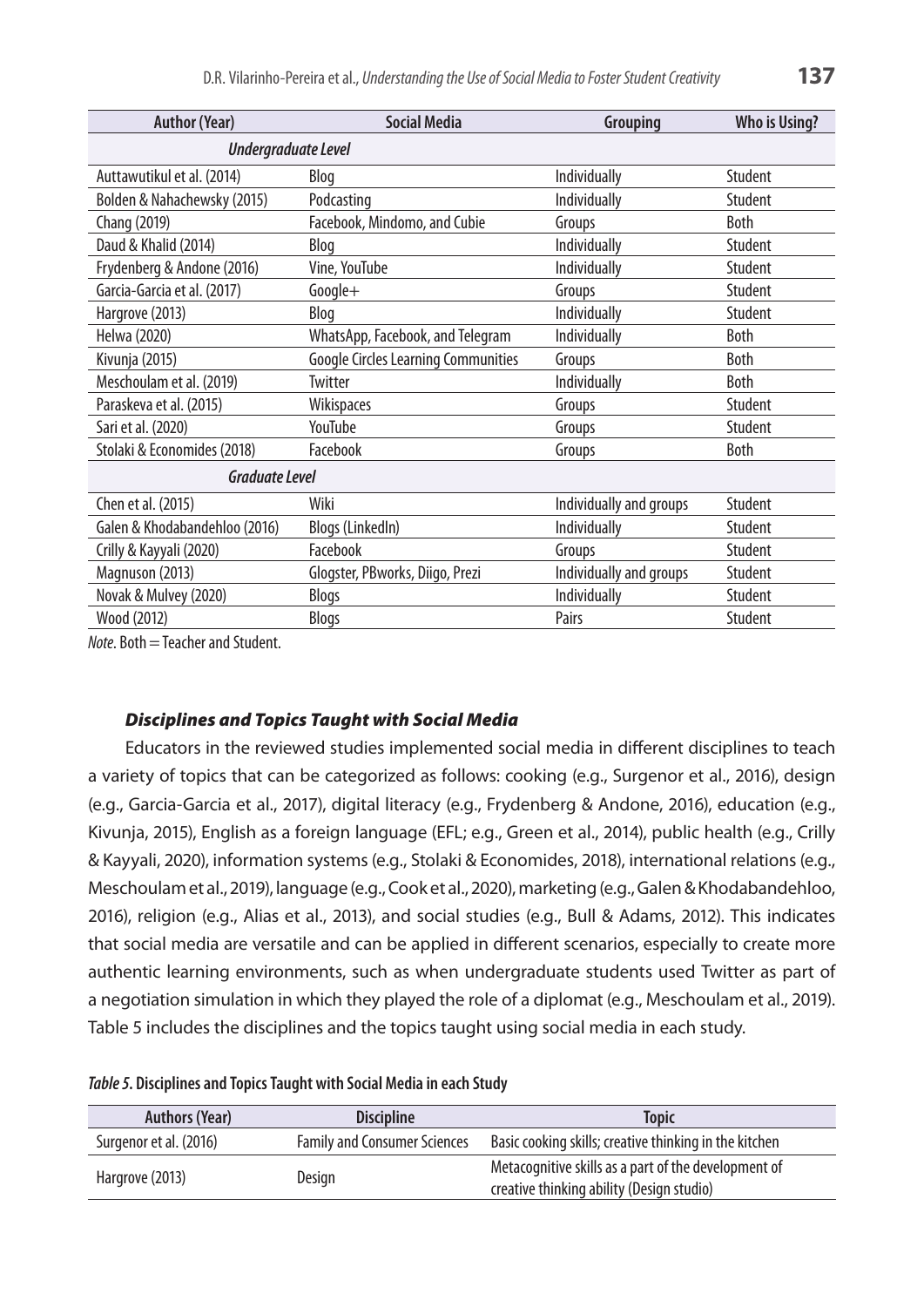| <b>Authors (Year)</b>          | <b>Discipline</b>                                               | <b>Topic</b>                                                                                          |
|--------------------------------|-----------------------------------------------------------------|-------------------------------------------------------------------------------------------------------|
| Novak & Mulvey (2020)          | <b>Instructional Technology</b>                                 | Design thinking                                                                                       |
| Garcia-Garcia et al. (2017)    | Design Engineering                                              | Graphic design                                                                                        |
| <b>Chang (2019</b>             | Design                                                          | Digital image design                                                                                  |
| Frydenberg & Andone (2016)     | Information Technology and<br><b>Technologies of Multimedia</b> | Basic digital literacy skills / technology topics and concepts                                        |
| Daud & Khalid (2014)           | <b>Educational Technology</b>                                   | <b>ICT</b> literacy                                                                                   |
| Paraskeva et al. (2015)        | <b>Educational Psychology</b>                                   | Internet safety and learning theories                                                                 |
| Auttawutikul et al. (2014)     | <b>Educational Technology</b>                                   | Production of creative educational media                                                              |
| Chen et al. (2015)             | <b>Teacher Education</b>                                        | Learning theories, teaching strategies, data collection, and<br>course design through action research |
| Magnuson (2013)                | Library and Information                                         | Theories of teaching and learning, educational technology,                                            |
|                                | Science                                                         | course design, and various information literacy standards                                             |
| Kivunja (2015)                 | <b>Teacher Education</b>                                        | Planning and assessing for active learning                                                            |
| Bolden & Nahachewsky (2015)    | <b>Music Education</b>                                          | Self-exploration within music teacher education                                                       |
| Green et al. (2014)            | English as a Foreign Language                                   | Reading                                                                                               |
| Sari et al. (2020)             | Psychology                                                      | EFL speaking skills                                                                                   |
| Bakla (2020)                   | <b>Turkish Learners of English</b>                              | <b>Reading skills</b>                                                                                 |
| Widodo et al. (2016)           | English as a Foreign Language                                   | Poetry writing                                                                                        |
| Helwa (2020)                   | English as a Foreign Language                                   | Creative reading                                                                                      |
| Crilly & Kayyali (2020)        | Pharmacy                                                        | Pharmacy students' decision making in public health                                                   |
| Stolaki & Economides (2018)    | <b>Information Systems</b>                                      | Not specified - Information systems topics                                                            |
| Meschoulam et al. (2019)       | <b>International Relations</b>                                  | Negotiation about international issues                                                                |
| Cook et al. (2020)             | English                                                         | MASTS (metaphor, alliteration, simile, triple, senses) and<br>animals                                 |
| Liu et al. (2016)              | <b>Chinese Literacy</b>                                         | Storytelling activity                                                                                 |
| Galen & Khodabandehloo (2016)  | <b>International Marketing</b>                                  | International marketing and global development                                                        |
| Alias et al. (2013)            | <b>Islamic Studies</b>                                          | Writing, problem solving, and producing missionary motto                                              |
| <b>Bull &amp; Adams (2012)</b> | <b>Social Studies</b>                                           | Intentions of the Founding Fathers surrounding the Bill of<br>Rights                                  |
| Wood (2012)                    | Geography                                                       | Geographic concepts                                                                                   |

# *What Students Did with Social Media*

Among the studies, social media were selected to achieve different tasks. The major tasks completed by students using social media can be categorized in at least three ways: creating, communicating, and collaborating. Additionally, in some instances, learners completed more than one of these tasks.

**Creating**. In most of the studies, the tasks that students had to accomplish involved the creation of a product. These products took on a variety of forms, showing the versatility of social media as development tools. Through the creation process, students were able to express themselves by presenting their ideas, perceptions, and experiences. This type of task aligns with strategies proposed by Beghetto and Kaufman (2014) to promote a creativity-supportive learning environment.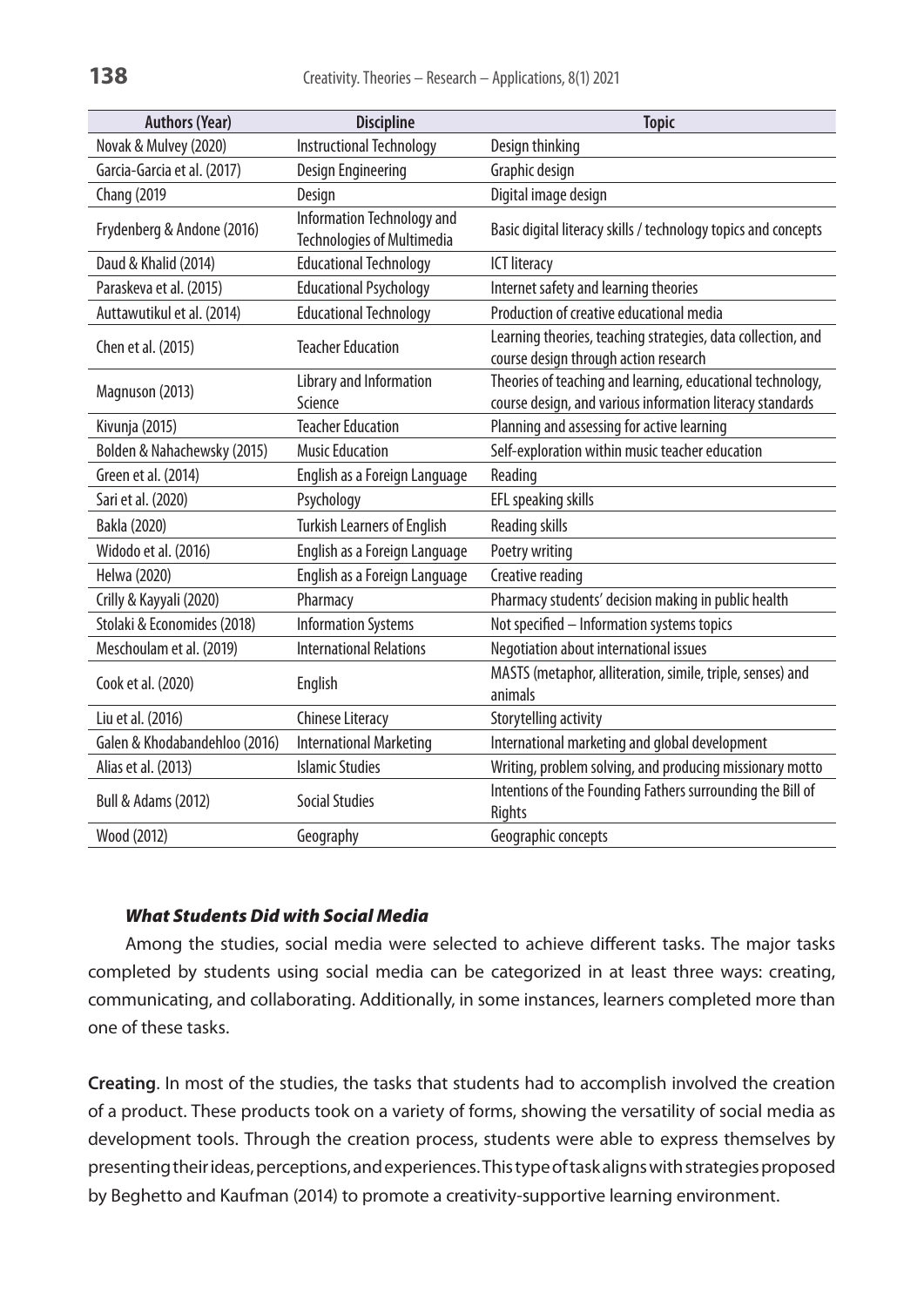Students used social media to create in many ways. For example, students created videos about technology concepts and shared *via* Vine (Frydenberg & Andone, 2016) or practiced their English-speaking skills by posting videos on YouTube (Sari et al., 2020). Blog posts were created by graduate students to discuss geographic concepts (Wood, 2012) and by pre-service teachers to write about teaching and learning in their area of specialization (Daud & Khalid, 2014). In another instance, a storytelling platform created by the researchers was used by elementary students to develop stories about adventures to Mars and saving a forest (Liu et al, 2016). In-service teachers in a graduate-level course designed their lesson plans and developed their course material using wikis (Chen et al., 2015). In another study, pre-service teachers created different products (e.g., concept maps and presentations) using wikis in order to discuss internet safety (Paraskeva et al., 2015). Facebook was used by middle school students to write poems (Widodo et al., 2016). Blogs were used by students to write reflections on their design thinking process (Hargrove, 2013; Novak & Mulvey, 2020), and podcasts were recorded by students to capture self-reflections within music teacher education (Bolden & Nahachewsky, 2015). Glogster and Prezi were used to develop posters and presentations, respectively (Magnuson, 2013). Thus, social media also provided students with a variety of features (e.g., capturing, editing, and sharing video or images) that students can use to create and publish their creations, which also affects the learning experience.

**Communicating.** Communication among students and between students and their teacher also comprised a key task that students were required to accomplish in most of studies. The communication took different forms and had a variety of purposes. Students communicated among themselves and with teachers to receive course announcements and to ask questions about course assignments (e.g., Stolaki & Economides, 2018), to give and receive feedback (e.g., Kivunja, 2015; Widodo et al., 2016), to share and access content and information (e.g., Alias et al., 2013; Bull & Adams, 2012), to share personal creations and gain access to others' creations (e.g., Chang, 2019; Liu et al., 2016), to promote personal creations (e.g., Crilly & Kayyali, 2020; Sari et al., 2020), and to communicate ideas, perceptions, and experiences (e.g., Galan & Khodabandehloo, 2016; Hargrove, 2013). Communicating allowed students to give and receive feedback which is essential for students to develop little-c creativity (Beghetto & Kaufman, 2014).

**Collaborating**. The tasks that students were required to accomplish also involved collaboration. Google+ (e.g., Garcia-Garcia et al., 2017), wikis (e.g., Chen et al., 2015; Paraskeva et al., 2015), Mindomo and Cubie (e.g., Chang, 2019), and Facebook (e.g., Widodo et al., 2016) allowed students to virtually collaborate in order to achieve a shared goal. While collaborating, students are able to learn with each other and enrich their production with different perspectives. Promoting collaboration among students is a way of fostering creativity in the classroom (Amabile, 1996, Beghetto & Kaufman, 2014).

Although students were required to work in groups to complete a task in other studies as well, the collaboration part possibly took place face-to-face or through another digital technology not described by the researchers, probably because they did not have control over that aspect or it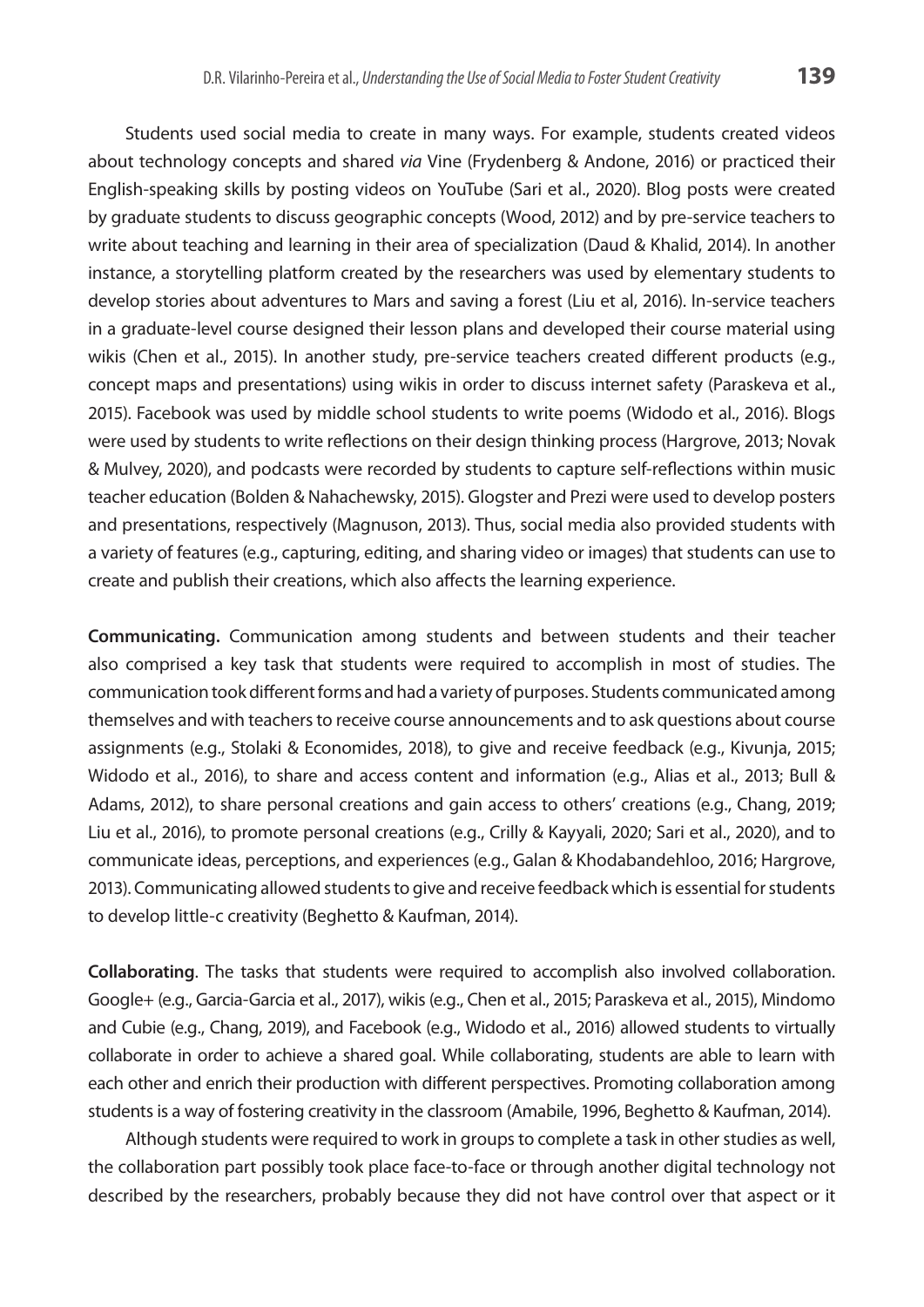was not the focus of their research. For example, in one study, the instructor facilitated a "Creativity Challenge" on Facebook. As a part of this process, a team of students created their questionnaire, sent it initially to the instructor through email, and then posted the final questions on Facebook, announcing the challenge. Then, the other teams answered the questions and sent them to the instructor via email. The Facebook group created for this activity was not used for students to collaborate (Stolaki & Economides, 2018). The choice of how the collaboration would take place (e.g., on social media or offline) in the studies is unclear. However, it appears to have no connection to the capabilities of social media (in general). In some studies, instructors might have decided to engage students in face-to-face collaboration because it was an option or students might have opt to use other social media or other features of the internet (e.g., email) to collaborate with their colleagues. Additionally, the features that allow for collaboration vary across different social media and, in some cases, the instructors limited the social media features to be used by students and controlled the purpose of using social media.

The three tasks (i.e., creating, communicating, and collaborating) showed that educators made use of the main characteristics of social media (e.g., create, share, collaborate, and interact; McCay-Peet & Quan-Haase, 2016) while designing their instructions. In most studies, students were active "produsers" (Bruns, 2008). While communicating and collaborating, students were part of a community of learners in which they were able to build relationships and collective knowledge.

### Social Media Affordances for Creativity

In the following subsections, results related to social media affordances for creativity are presented. Ownership, association, and visibility were identified as social media affordances for creativity in the studies.

### *Ownership*

With social media, the possibilities of creation are multiple; and students can collaborate with their peers, while applying creativity (Oliver, 2010). In one study, undergraduate students collaborated virtually to develop creative digital image designs. For the author, the social media (Facebook, Mindomo, and Cubie) environment that allowed "real-time, free, equal, and criticismfree participation" was "beneficial for improving creative performance" (Chang, 2019, p. 42).

#### *Association*

Social media allow students to have access to unlimited and diverse perspectives, which can encourage different ways of thinking and favor divergent perspectives. This affordance is illustrated by a quote from one of the participants from Auttawutikul et al.'s (2014) study "The exchange of ideas with others gives us a broader perspective on the world. Perhaps we frame ourselves when we think alone" (p. 384). According to the authors, students' creativity was encouraged by the blogging environment, in which the association with other peers and their different ideas, perceptions, and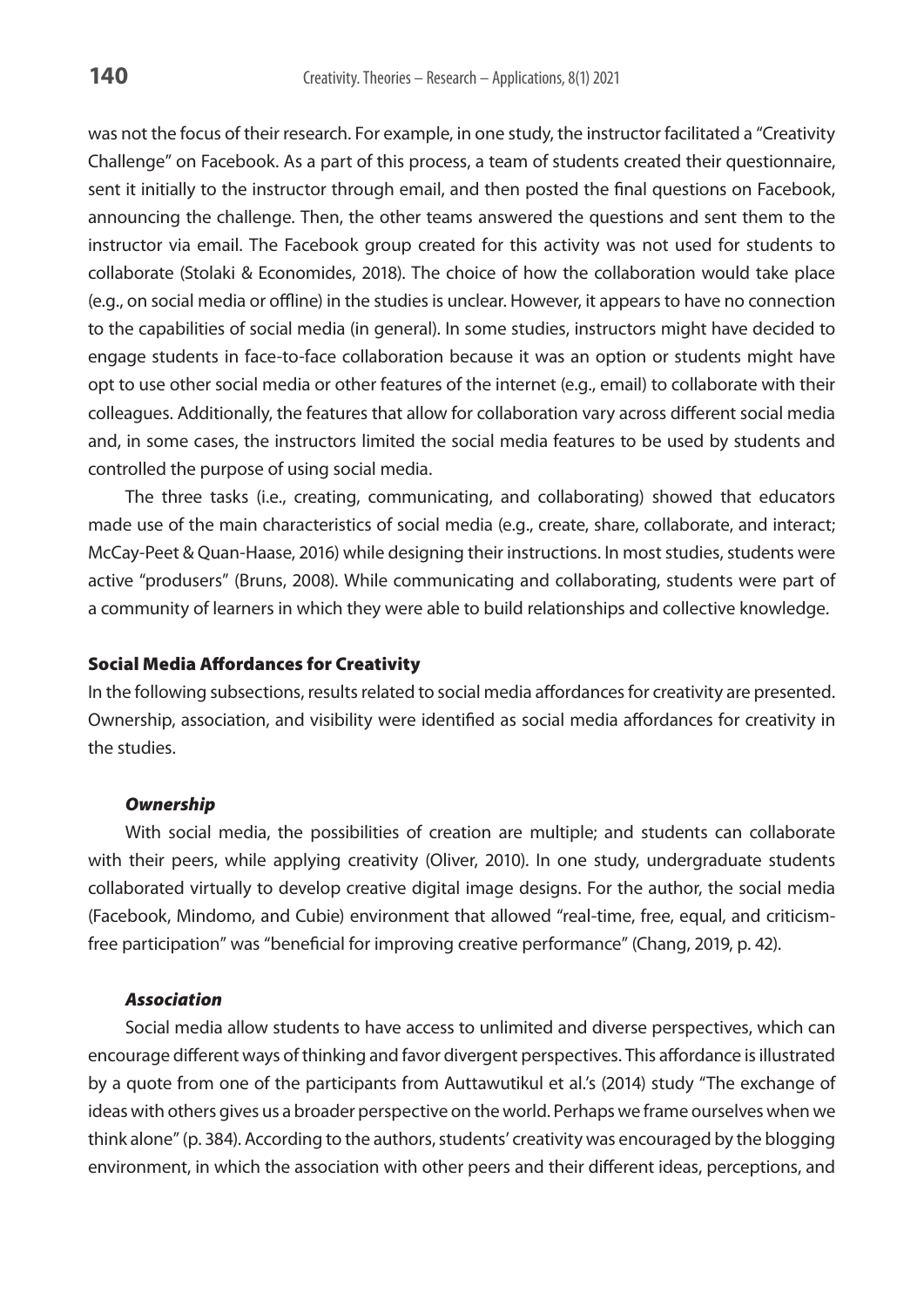experiences allowed the exchange of knowledge, different points of view, and totally new ways of approaching a situation.

### *Visibility*

Visibility opens at least two avenues for students – promoting their creations and gaining access to their peers' creations. The opportunity to receive and give feedback (e.g., comments and likes), be praised for personal creations, and gain inspiration from others' work are some of the outcomes that relate to visibility. In Liu et al.'s (2016) study, the storytelling platform allowed students to create stories, share them with their peers, and review others' works. The group of students prompted to showcase their stories and receive feedback from their peers presented stories with higher quality content (e.g., transitions and edits, story planning and boarding, and accuracy of information) than the students who did not receive feedback. The peer review activity did not negatively affect students' creative self-efficacy. Both groups presented high levels of creative self-efficacy.

# **CONCLUSION**

Social media are widely used in today's society, and research has shown their potential for use in formal educational environments. This paper reviewed literature considering the use of social media in education as related to creativity development. Specifically, this paper focuses on how social media have been used in formal learning environments to foster student creativity using the social media affordances for creativity development. The ultimate goal was to describe specific methods and uses of social media as part of the learning experiences leading to environments that facilitate creativity, as simply integrating social media in learning and instruction does not automatically result in increased levels of creativity.

Our analysis of the literature revealed 27 studies on a variety of social media platforms, involving all age groups/academic levels, and in multiple disciplines – from arts to technology. The studies used qualitative, quantitative, and mixed-methods, and the results predominantly indicate that social media afford creativity development. In this sense, arguably, social media, with the appropriate pedagogical methodology, can be successfully used as an educational tool to build an environment that promotes student creativity.

In most of the studies, participants created their own (individual) products and used social media for communication with others, commonly to provide feedback or share ideas and their creations. Although studies in which students were able to virtually collaborate were fewer, this type of task allowed students to exchange ideas and develop their creativity. This suggests that, by communicating or collaborating, the possibility to be in contact and interact with other colleagues and teachers through social media is beneficial for the development of creativity.

In most cases, social media were used by students only, giving them the autonomy to produce content, express their opinions, and share their experiences. In the majority of the studies, social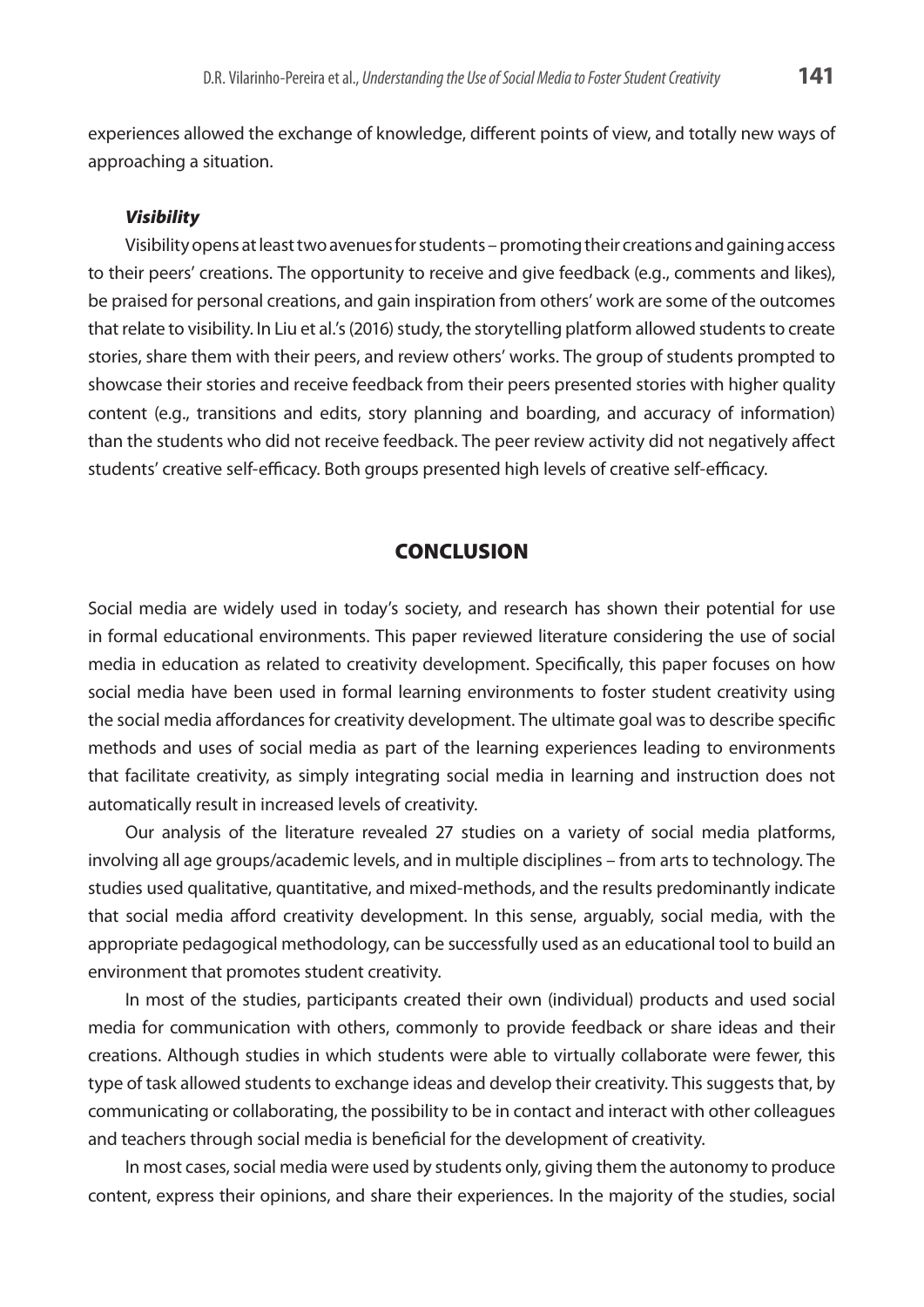media offered a medium in which students actively participated in their learning process. Learnercentered approaches using social media are aligned with strategies to foster creativity in the classroom. In this sense, while using social media for instructional purposes, giving students choice on how to present their products, allowing flexibility, and promoting exploration is important.

In the studies analyzed in this systematic literature review, three social media affordances were highlighted as related to creativity development: ownership, association, and visibility. Ownership allowed participants to create and showcase their own products, giving them a sense that they were part of a community of content creators. Association allowed participants to be exposed to different perspectives, and visibility allowed them to receive feedback from multiple sources and to improve their creations. In this sense, teachers and instructors might consider these affordances when designing instruction involving social media with the purpose to develop student creativity. One affordance related to creativity that was not highlighted in the studies is editability, which would have allowed participants to continuously elaborate on their ideas and enhance their products. A hypothesis that can be raised is that students might not associate elaborating their production with creativity, and, in this case, they would not identify the fact that social media affords editability as beneficial to their creative process.

Considering that social media are ever present in today's society, and creativity is considered a 21st Century skill that educators aim to develop in all students, the number of studies that made this connection between social media and creativity is relatively low (*n*=27). Additionally, several of the studies reported students' perspectives of their creativity instead of using well-established definitions of creativity. Although these studies are valuable and reflect how students perceive social media as a place that provides a climate of autonomy and flexibility, additional research that uses validated instruments to measure creativity is necessary for understanding the full potential of how social media affordances can support the development of creativity. However, due to the limited use of social media in educational settings and the difficulty in collecting data using validated creativity measures, some of the studies on very specific uses of social media including small samples and using qualitative approaches to research is understandable.

One gap in the literature that was possible to identify is that several of the studies initially did not focus on creativity, but because of the exploratory nature of the studies, creativity emerged as part of the results. Another gap is that the studies focused mostly on well-established social media, and more recent or trendy platforms (e.g., Instagram and TikTok) have not been researched. These findings underscore this area as an emerging and worthwhile area of resesearch and practice.

Limitations of this study must also be considered. Although the systematic literature review methodology resulted in the identification of relevant articles, the search strategies might have excluded some other important articles. First, the search was conducted on well-established databases in education (i.e., Academic Search Premier, Education Full Text, Education Source, ERIC, and PsychINFO); however other databases could have added more potential articles to be analyzed. Second, only publications written in English were selected, which excludes works in other languages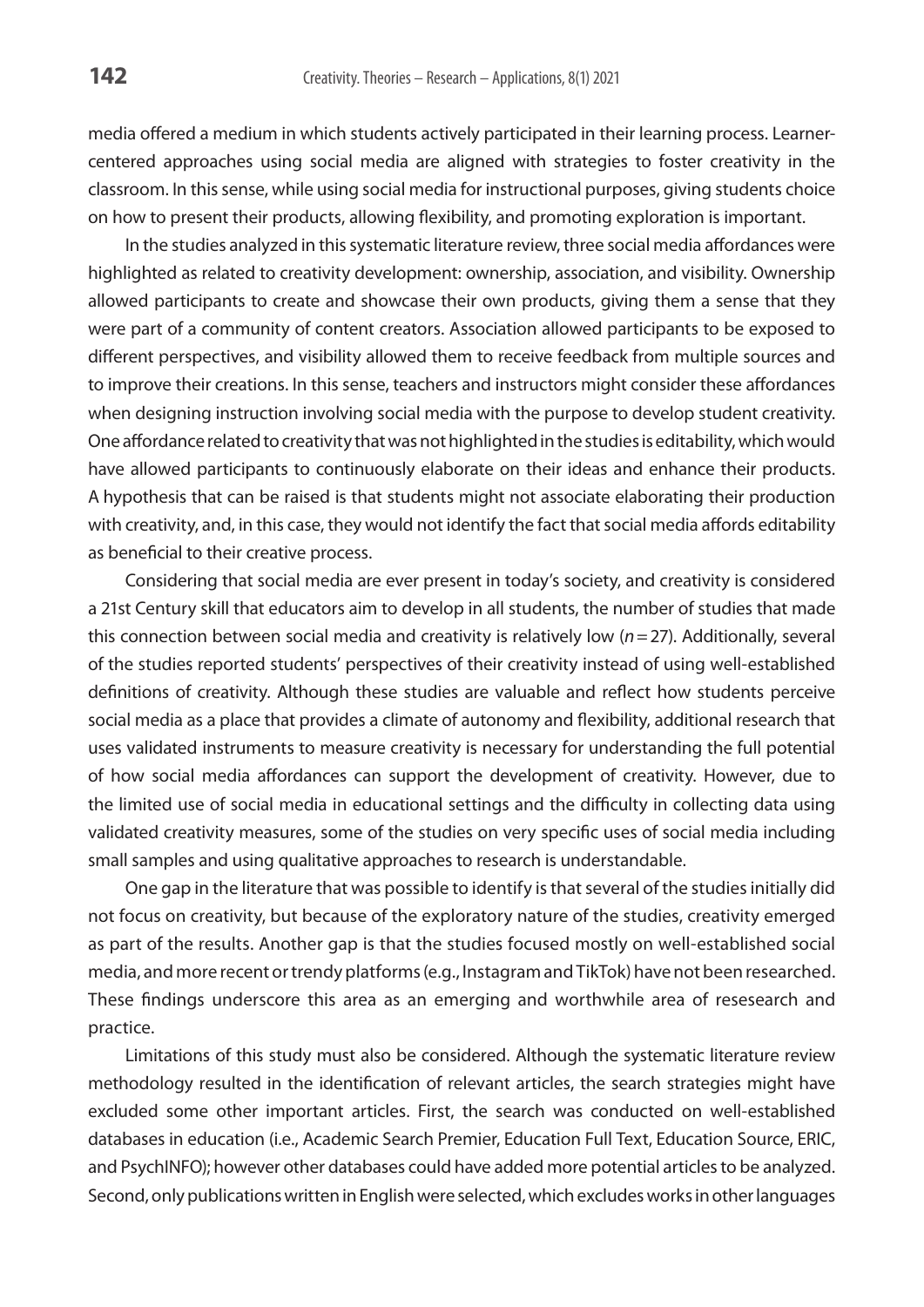that could be relevant. Third, the descriptors used were carefully chosen; however the addition of other descriptors could have potentially enhanced the search.

Finally, teachers and researchers can be creative in proposing new uses for social media in educational contexts. A possibility is using social media to create personal learning environments (PLE). By creating a PLE, students can select a combination of tools to create an environment that supports creativity while meeting unique needs, interests, and goals. Also, this shifts decisionmaking autonomy to students from the teacher. Teachers can also promote creativity development, by designing instruction that requires students to create products that may be visible to audiences outside classroom boundaries. These audiences can include members of the community and content experts that can bring their unique perspectives to exchange ideas and experiences with students. Other well-known affordances (e.g., editability, searchability, persistence) have yet to be explored in relation to creativity, and new affordances can be identified and examined related to creativity. There is much to be explored about the interaction between creativity and social media in educational contexts.

### References

- Alias, N., Siraj, S., Azman, M.K., Daud, M., & Hussin, Z. (2013). Effectiveness of Facebook based learning to enhance creativity among Islamic studies students by employing ISMAN instructional design model. *The Turkish Online Journal of Educational Technology*, *12*(1), 60–67.
- Altanopoulou, P., Tselios, N., Katsanos, C., Georgoutsou, M., & Panagiotaki, M.A. (2015). Wiki-mediated activities in higher education: Evidence-based analysis of learning effectiveness across three studies. *Educational Technology & Society*, *18*(4), 511–522.
- Amabile, T. (1996). *Creativity in context*. Boulder, CO: Westview Press.
- Auttawutikul, S., Wiwitkunkasem, K., & Smith, D.R. (2014). Use of weblogs to enhance group learning and design creativity amongst students at a Thai University. *Innovations in Education and Teaching International*, *51*(4), 378–388.<https://doi.org/10.1080/14703297.2013/796723>
- Bakla, A. (2020). Extensive reading and Web 2.0 tools in tandem: A mixed-methods study. *Education and Information Technologies*, *5*, 3131–3160. <https://doi.org/10.1007/s10639-020-10103-9>
- Beghetto, R.A., & Kaufman, J.C. (2014). Classroom contexts for creativity. *High Ability Studies*, *25*(1), 53–69. [https://doi.org/10.1080/13598139.2014.905247](https://doi.org/10.1108/00012531311330656)
- Bolden, B., & Nahachewsky, J. (2015). Podcast creation: A methodology for exploring self within music teacher education. *Journal of Music, Technology & Education*, *8*(3), 243–260. [https://doi.org/10.1386/](https://doi.org/10.1386/jmte.8.3.243_1) [jmte.8.3.243\\_1](https://doi.org/10.1386/jmte.8.3.243_1)
- Boulos, M.N.K., & Wheeler, S. (2007). The emerging Web 2.0 social software: An enabling suite of sociable technologies in health and health care education. *Health Information and Libraries Journal*, *24*, 2–23. <https://doi.org/10.1111/j.1471-1842.2007.00701.x>
- Bower, M. (2016). Deriving a typology of Web 2.0 learning technologies. *British Journal of Educational Technology*, *47*(4), 763–777. https://doi.org/10.1111/bjet.12344
- boyd, d.m. (2014). *It's complicated: The social lives of networked teens*. New Haven, CT: Yale University Press.
- Bruns, A. (2008). *Blogs, Wikipedia, Second Life, and beyond: From production to produsage*. New York, NY: Peter Lang Publishing.
- Bull, P.H., & Adams, S. (2012). Learning technologies: Tweeting in a high school social studies class. *Journal of Educational Technology*, *8*(4), 26–33. <https://doi.org/10.26634/JET.8.4.1644>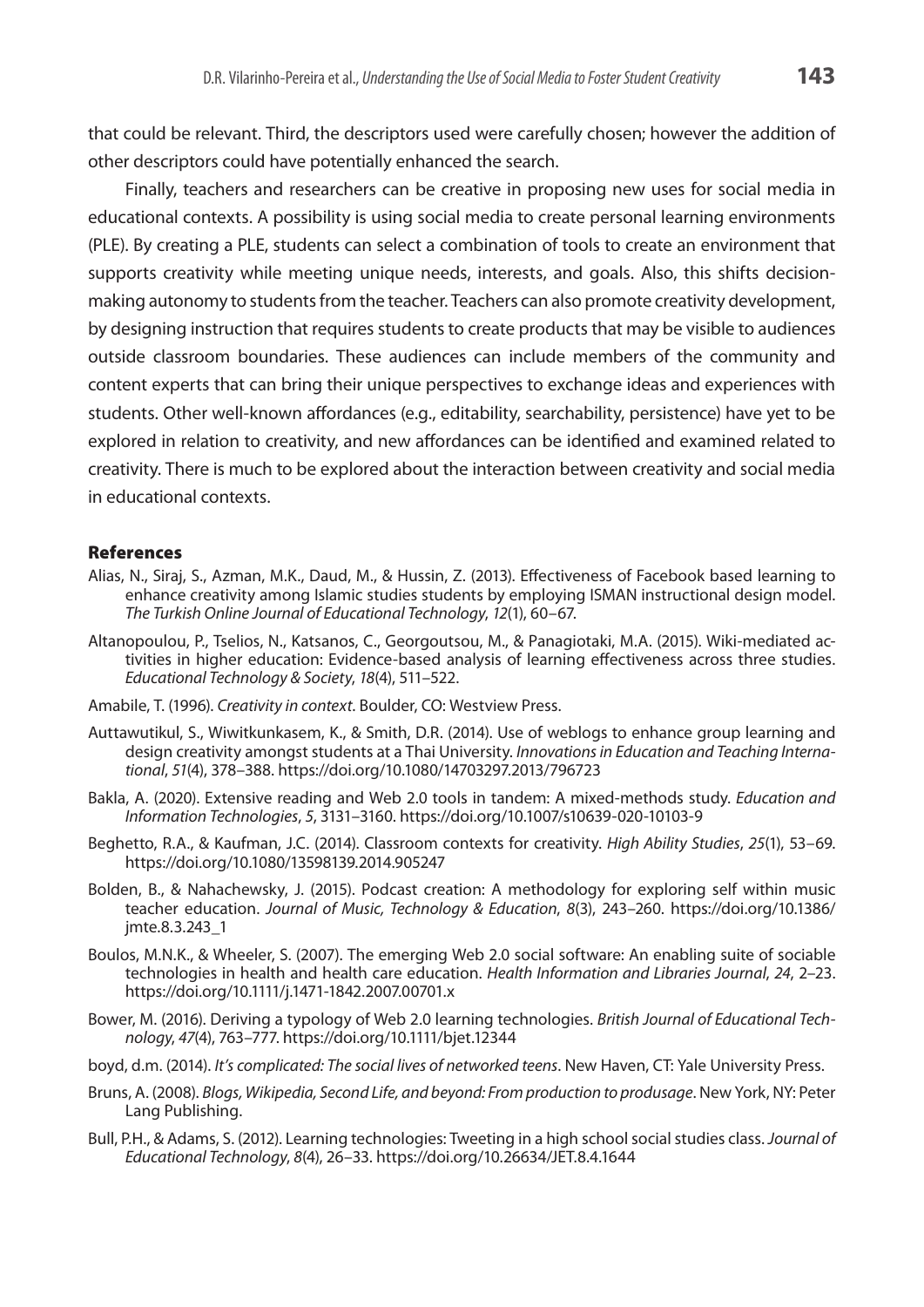- Chang, Y.S. (2019). The mediating role of motivation for creative performance of cloud-based m-learning. *Australasian Journal of Educational Technology*, *35*(4), 34–45.<https://doi.org/10.14742/ajet.4418>
- Chemero, A. (2003). An outline of a theory of affordances. *Ecological Psychology*, *15*(2), 181–195. https://doi. org/10.1207/S15326969ECO1502\_5
- Chen, Y.H., Jang, S.J., & Chen, P.J. (2015). Using wikis and collaborative learning for science teachers' professional development. *Journal of Computer Assisted Learning*, *31*, 330–344. [https://doi.org/10.1111/](https://doi.org/10.1111/jcal.12095) [jcal.12095](https://doi.org/10.1111/jcal.12095)
- Cochrane, T., & Narayan, V. (2017). Design considerations for mobile learning. In C.M. Reigeluth, B.J. Beatty, & R.D. Myers (Eds.), *Instructional-design theories and models*, Volume IV: *The learner-centered paradigm of education* (pp. 385–413). New York, NY: Routledge.
- Cook, V., Major, L., Warwick, P., & Vrikki, M. (2020). Developing collaborative creativity through microblogging: A material-dialogic approach. *Thinking Skills and Creativity*, *37*, 1–11. [https://doi.org/10.1016/](https://doi.org/10.1108/00012531311330656) [j.tsc.2020.100685](https://doi.org/10.1108/00012531311330656)
- Crilly, P., & Kayyali, R. (2020). The use of social media as a tool to educate United Kingdom undergraduate pharmacy students about public health. *Currents in Pharmacy Teaching and Learning*, *12*, 181–188. [ht](https://doi.org/10.1108/00012531311330656)[tps://doi.org/10.1016/j.cptl.2019.11.012](https://doi.org/10.1108/00012531311330656)
- Daud, M.Y., & Khalid, F. (2014). Nurturing the 21st century skills among undergraduate students through the application and development of weblog. *International Education Studies*, *7*(13), 123–129. [https://doi.](https://doi.org/10.1108/00012531311330656) [org/10.5539/ies.v7n13p123](https://doi.org/10.1108/00012531311330656)
- Dennen, V.P. (2018). Social media and instructional design. In R.A. Reiser & J.V. Dempsey (Eds.), *Trends and Issues in Instructional Design and Technology* (4th ed., pp. 237–243). Hoboken, NJ: Pearson Education.
- Ferguson, R. (2011). Meaningful learning and creativity in virtual worlds. *Thinking Skills and Creativity*, *6*(3), 169–178.<https://doi.org/10.1016/j.tsc.2011.07.001>
- Frydenberg, M., & Andone, D. (2016). Creating micro-videos to demonstrate technology learning and digital literacy. *Technology Learning and Digital Literacy*, *13*, 261–273. [https://doi.org/10.1108/ITSE-09-2016-](https://doi.org/10.1108/00012531311330656) [0030](https://doi.org/10.1108/00012531311330656)
- Gachago, D., Livingston, C., & Ivala, E. (2016). Podcasts: A technology for all? *British Journal of Educational Technology*, *47*(5), 859–872.<https://doi.org/10.1111/bjet.12483>
- Galan, N., & Khodabandehloo, A. (2016). Learning with LinkedIn: Students' perceptions of incorporating subject-related blogging in an international marketing course. *Interactive Technology and Smart Education*, *13*(2), 166–183. [https://doi.org/10.1108/ITSE-10-2015-0033](https://doi.org/10.1108/00012531311330656)
- Garcia-Garcia, C., Chulvi, V., & Royoca, M. (2017). Knowledge generation for enhancing design creativity through co-creative virtual learning communities. *Thinking Skills and Creativity*, *24*, 12–19. [https://doi.](https://doi.org/10.1108/00012531311330656) [org/10.1016/j.tsc.2017.02.009](https://doi.org/10.1108/00012531311330656)
- Gaver, W.W. (1991). *Technology Affordances*. Paper presented at the Proceedings of SIGCHI Conference on Human Factors in Computing Systems, New York, NY.
- Green, L.S., Inan, F.A., & Maushak, N.J. (2014). A case study: The role of student-generated vidcasts in K–12 language learner academic language and content acquisition. *Journal of Research on Technology in Education*, *46*(3), 297–324. h[ttps://doi.org/10.1080/15391523.2014.888295](https://doi.org/10.1080/15391523.2014.888295)
- Greeno, J. G. (1994). Gibson's affordances. *Psychological Review*, *101*(2), 336–342. [https://doi.org/10.1037/0033-](https://psycnet.apa.org/doi/10.1037/0033-295X.101.2.336) [295X.101.2.336](https://psycnet.apa.org/doi/10.1037/0033-295X.101.2.336)
- Hargrove, R.A. (2013). Assessing the long-term impact of a metacognitive approach to creative skill development. *International Journal of Technology and Design Education*, *23*, 489–517. [https://doi.org/10.1007/](https://doi.org/10.1007/s10798-011-9200-6) [s10798-011-9200-6](https://doi.org/10.1007/s10798-011-9200-6)
- Helwa, H.S.A.H.A. (2020). Using a program based on mobile computer supported collaborative learning and social media applications in developing student teachers' EFL creative reading skills and cultural awareness. *Journal of Education*, *75*, 1–48. <https://doi.org/10.21608/edusohag.2020.96954>
- Hennessey, B.A., & Amabile, T.M. (2010). Creativity. *Annual Reviews of Psychology*, *61*, 569–598. [https://doi.](https://doi.org/10.1108/00012531311330656) [org/10.1146/annurev.psych.093008.100416](https://doi.org/10.1108/00012531311330656)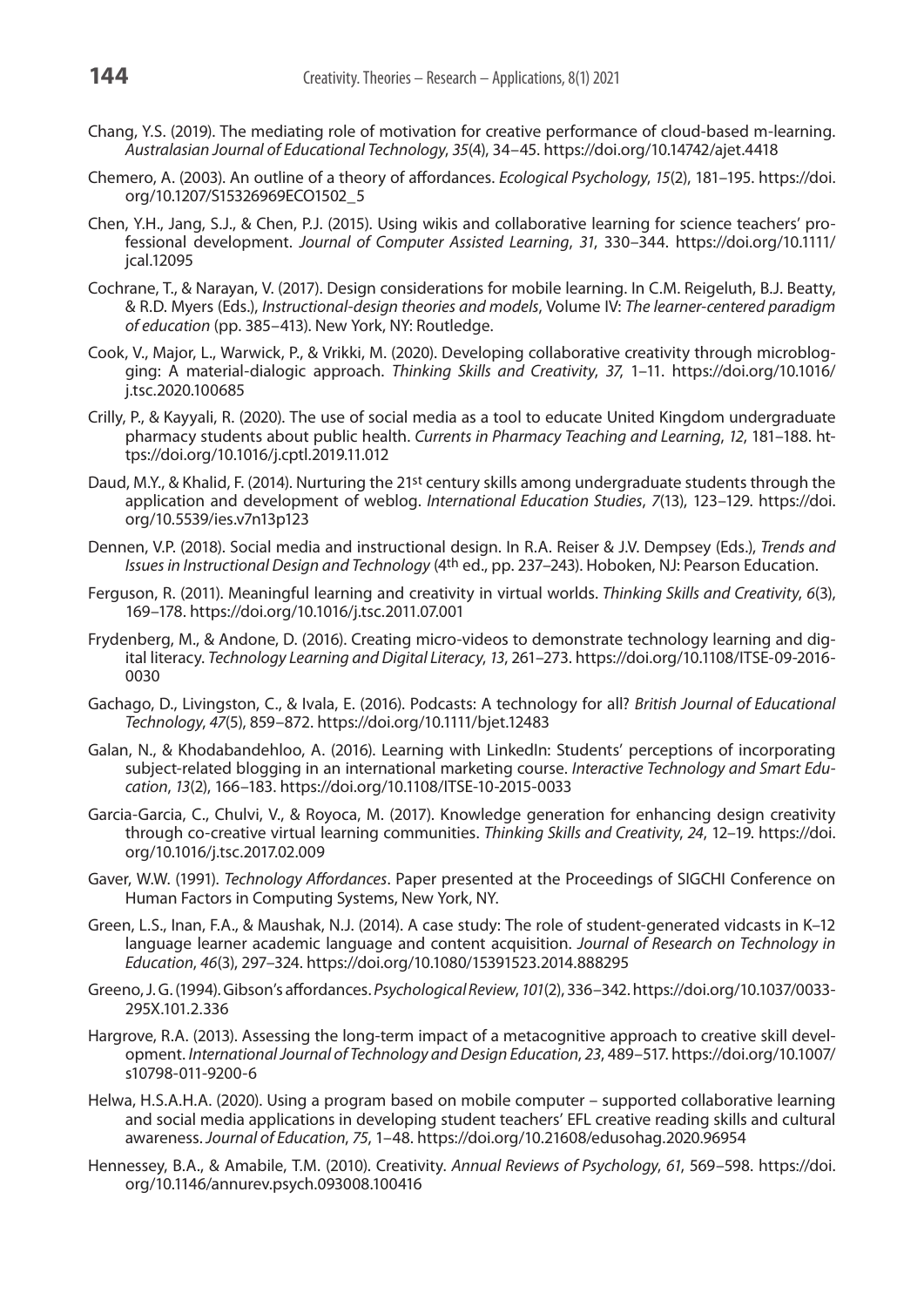- Jang, S.J. (2009). Exploration of secondary students' creativity by integrating web-based technology into an innovative science curriculum. *Computers & Education*, *52*, 247–255. [https://doi.org/10.1016/](https://doi.org/10.1108/00012531311330656) [j.compedu.2008.08.002](https://doi.org/10.1108/00012531311330656)
- Jenkins, H., Purushotma, R., Weigel, M., Clinton, K., & Robison, A.J. (2009). *Confronting the challenges of participatory culture: Media education for the 21st Century*. Boston: The MIT Press.
- Kaufman, J.C., & Beghetto, R.A. (2009). Beyond big and little: The four c model of creativity. *Review of General Psychology*, *13*, 1–13. [https://doi.org/10.1037/a0013688](https://doi.org/10.1037%2Fa0013688)
- Kimmons, R. (2014). Social networking sites, literacy, and the authentic identity problem. *TechTrends: Linking Research & Practice to Improve Learning*, *58*(2), 93–98. <https://doi.org/10.1007/s11528-014-0740-y>
- Kivunja, C. (2015). The efficacy of social media technologies in academia: A pedagogical bliss or digital fad? *International Journal of Higher Education*, *4*(4), 33–44. <https://doi.org/10.5430/ijhe.v4n4p33>
- Koehler, A.A., & Ertmer, P.A. (2016). Using Web 2.0 tools to facilitate case-based instruction: Considering the possibilities. *Educational Technology*, *56*(1), 3–13.
- Koehler, A.A., Newby, T.J., & Ertmer, P.A. (2017). Examining the role of Web 2.0 tools in supporting problem solving during case-based instruction. Journal of Research on Technology in Education, 49(3-4), 182–197. [https://doi.org/10.1080/15391523.2017.1338167](https://doi.org/10.1108/00012531311330656)
- Koehler, A.A., & Vilarinho-Pereira, D. R. (November, 2020). Using social media affordances: a conceptual framework for facilitating problem-solving skills. Paper session presented at the meeting of Association for Educational Communications & Technology, Virtual Convention.
- Lau, W.W., Lui, V., & Chu, S.K.W. (2017). The use of wikis in a science inquiry-based project in a primary school. *Educational Technology Research and Development*, *65*, 533–553. [https://doi.org/10.1007/s11423-016-](https://doi.org/10.1007/s11423-016-9479-9) [9479-9](https://doi.org/10.1007/s11423-016-9479-9)
- Lee, J., & Bonk, C.J. (2016). Social network analysis of peer relationships and online interactions in a blended class using blogs. *Internet and Higher Education*, *28*, 35–44. [https://doi.org/10.1016/](https://doi.org/10.1108/00012531311330656) [j.iheduc.2015.09.001](https://doi.org/10.1108/00012531311330656)
- Lee, K.S., & Kim, B.G. (2016). Cross space: The exploration of SNS-based writing activities in a multimodal learning environment. *Educational Technology & Society*, *19*(2), 57–76.
- Lim, J., & Newby, T.J. (2020). Preservice teachers' Web 2.0 experiences and perceptions on Web 2.0 as a personal learning environment. *Journal of Computing in Higher Education*, *32*, 234–260. [https://doi.](https://doi.org/10.1007/s12528-019-09227-w) [org/10.1007/s12528-019-09227-w](https://doi.org/10.1007/s12528-019-09227-w)
- Liu, C.C., Lu, K.H., Wu, L.Y., & Tsai, C.C. (2016). The impact of peer review on creative self-efficacy and learning performance in Web 2.0 learning activities. *Educational Technology & Society*, *19*(2), 286–297. [https://](https://www.jstor.org/stable/jeductechsoci.19.2.286) [www.jstor.org/stable/jeductechsoci.19.2.286](https://www.jstor.org/stable/jeductechsoci.19.2.286)
- Loveless, A. (2007). *Literature review in creativity, new technologies and learning*. Retrieved February 14, 2020, from [www.futurelab.org.uk/research/lit\\_reviews.htm](http://www.futurelab.org.uk/research/lit_reviews.htm)
- Magnuson, M.L. (2013). Web 2.0 and information literacy instruction: aligning technology with ACRL standards. *The Journal of Academic Librarianship*, *39*, 244–251. <https://doi.org/10.1016/j.acalib.2013.01.008>
- Mao, J. (2014). Social media for learning: A mixed methods study on high school students' technology affordances and perspectives. *Computers in Human Behavior*, *33*, 213–223. [https://doi.org/10.1016/](https://doi.org/10.1108/00012531311330656) [j.chb.2014.01.002](https://doi.org/10.1108/00012531311330656)
- McCay-Peet, L., & Quan-Haase, A. (2016). What is social media and what questions can social media research help us answer? In L. Sloan, & A. Quan-Haase (Eds.), *The SAGE Handbook of Social Media Research Methods* (pp. 13–26). London: SAGE.
- Meschoulam, M., Muhech, A., Naanous, T., Quintanilla, S., Aguilar, R., Ochoa, J., & Rodas, C. (2019). The complexity of multilateral negotiations: Problem or opportunity? A qualitative study of five simulations with Mexican students. *International Studies Perspectives*, *20*, 265–286. [https://doi.org/10.1093.isp/](https://doi.org/10.1108/00012531311330656) [ekz003](https://doi.org/10.1108/00012531311330656)
- Novak, E., & Mulvey, B.K. (2020). Enhancing design thinking in instructional technology students. *Journal of Computer Assisted Learning*, *37*, 80–90. https://doi.org/10.1111/jcal.12470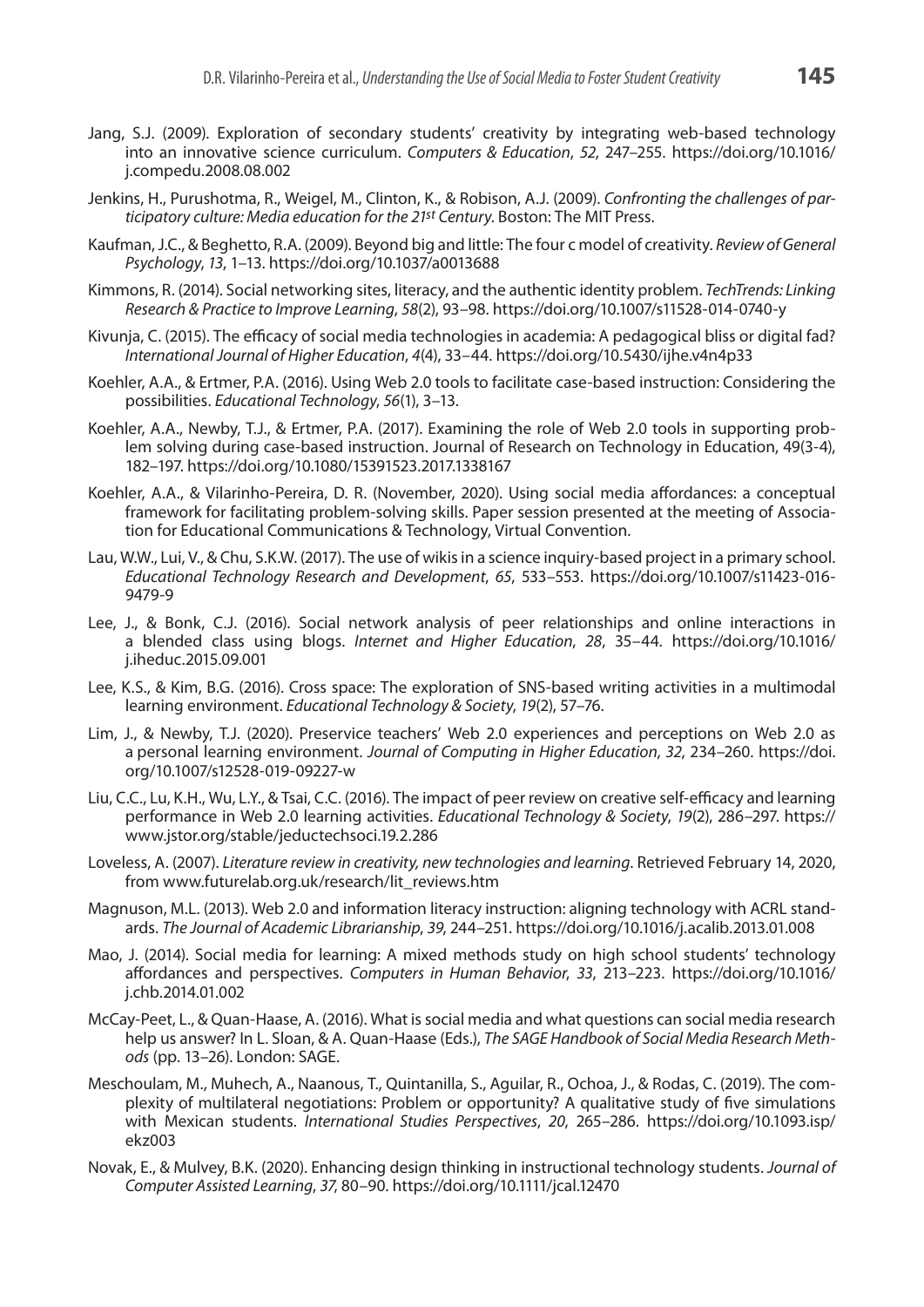- OECD (2015). *Education at a Glance 2015: OECD Indicators*. OECD Publishing. [https://doi.org/10.1787/eag-](https://doi.org/10.1787/eag-2015-en)[2015-en](https://doi.org/10.1787/eag-2015-en)
- Oliver, K. (2010). Integrating Web 2.0 across the curriculum. *TechTrends: Linking Research & Practice to Improve Learning*, *54*(2), 50–60. <https://doi.org/10.1007/s11528-010-0382-7>
- Orehovački, T., Bubaš, G., & Kovačić, A. (2012). Taxonomy of Web 2.0 applications with educational potential. In C. Cheal, J. Coughlin, & S. Moore (Eds.), *Transformation in teaching: Social media strategies in higher education* (pp. 43–72). Santa Rosa, CA: Informing Science Press.
- Paraskeva, F., Alexiou, A., Koroneou, L., Mysirlaki, S., Geomelou, A., Souki, A. M., & Chatziiliou, A. (2015). The development of creative thinking through six thinking hats and Web 2.0 technologies. *The International Journal of Technologies in Learning*, *22*(2), 15–28. [https://doi.org/10.18848/2327-0144/CGP/](https://doi.org/10.18848/2327-0144/CGP/v22i02/49161) [v22i02/49161](https://doi.org/10.18848/2327-0144/CGP/v22i02/49161)
- Peppler, K. (2010). Media arts: Arts education for a digital age. *Teachers College Record*, *112*(8), 2118–2153.
- Peppler, K. (2013). Social media and creativity. In D. Lemish (Ed.), *The Routledge International Handbook of Children, Adolescents and Media* (pp. 193–200). New York, NY: Routledge.
- Rasheed, M.I., Malik, M.J., Pitafi, A.H., Iqbal, J., Anser, M.K., & Abbas, M. (2020). Usage of social media, student engagement, and creativity: The role of knowledge sharing behavior and cyberbullying. *Computers & Education*, *159*, 104002. [https://doi.org/10.1016/j.compedu.2020.104002](https://doi.org/10.1108/00012531311330656)
- Reigeluth, C.M., & Moore, J. (1999). Cognitive education and the cognitive domain. In C.M. Reigeluth (Ed.), *Instructional-design theories and models, Volume II: A new paradigm of instructional theory* (pp. 51–68). Mahwah, NJ: Lawrence Erlbaum Associates.
- Rice, R.E., Evans, S.K., Pearce, K.E., Sivunen, A., Vitak, J., & Treem. J. W. (2017). Organizational Media Affordances: Operationalization and associations with media use. *Journal of Communication*, *67*(1), 106–130. [ht](https://doi.org/10.1111/jcom.12273)[tps://doi.org/10.1111/jcom.12273](https://doi.org/10.1111/jcom.12273)
- Rideout, V., Foehr, U., & Roberts, D. (2010). *Generation M2: Media in the lives of 8- to 18-year-olds*. Menlo Park, CA: Kaiser Family Foudation.
- Risser, H.S., Bottoms, S., & Clark, C. (2019). "Nobody else organized": Teachers solving problems of practice in the Twitterblogosphere. *Educational Media International*, *56*(4), 269–284. [https://doi.org/10.1080/09](https://doi.org/10.1080/09523987.2019.1681111) [523987.2019.1681111](https://doi.org/10.1080/09523987.2019.1681111)
- Runco, M. (2015). *The real creativity crisis. Creativity & Human Development*. Retrieved from: [https://creativity](https://creativityjournal.net/contents/articles/item/286-the-real-creativity-crisis)[journal.net/contents/articles/item/286-the-real-creativity-crisis](https://creativityjournal.net/contents/articles/item/286-the-real-creativity-crisis)
- Runco, M.A., & Jaeger, G. J. (2012). The standard definition of creativity. *Creativity Research Journal*, *24*(1), 92–96. <https://doi.org/10.1080/10400419.2012.650092>
- Sari, A.B.P., Sarana, B., Dardjito, H., & Azizah, D.M. (2020). EFL students' improvement through the reflective YouTube video project. *International Journal of Instruction*, *13*(4), 393–408. [https://doi.org/10.29333/](https://doi.org/10.1108/00012531311330656) [iji.2020.13425a](https://doi.org/10.1108/00012531311330656)
- Scott, K.S., Sorokti, K. H., & Merrell, J. D. (2016). Learning "beyond the classroom" within an enterprise social network system. *Internet and Higher Education*, *29,* 75–90. https://doi.org/10.1016/j.iheduc.2015.12.005
- Stolaki, A., & Economides, A.A. (2018). The creativity challenge game: An educational intervention for creativity enhancement with the integration of information and communication technologies (ICTs). *Computers & Education*, *123*, 195–211. https://doi.org/10.1016/j.compedu.2018.05.009
- Sun, Z., Lin, C.H., Wu, M., Zhou, J., & Luo, L. (2018). A tale of two communication tools: Discussion-forum and mobile instant-messaging apps in collaborative learning. *British Journal of Educational Technology*, *49*(2), 248–61. https://doi.org/10.1111.bjet.12571
- Surgenor, D., McMahon-Beattie, U.S.M., Burns, A., & Hollywood, L.E. (2016). Promoting creativity in the kitchen: Digital lessons from the learning environment. *The Journal of Creative Behavior*, 50(3), 186–192. [ht](https://doi.org/10.1002/jocb.143)[tps://doi.org/10.1002/jocb.143](https://doi.org/10.1002/jocb.143)
- Treem, J. W., & Leonardi, P.M. (2013). Social media use in organizations: Exploring the affordances of visibility, editabili[ty](https://doi.org/10.1080/23808985.2013.11679130), persistence, and association. *Annals of the International Communication Association*, *36*(1), 143–189. <https://doi.org/10.1080/23808985.2013.11679130>